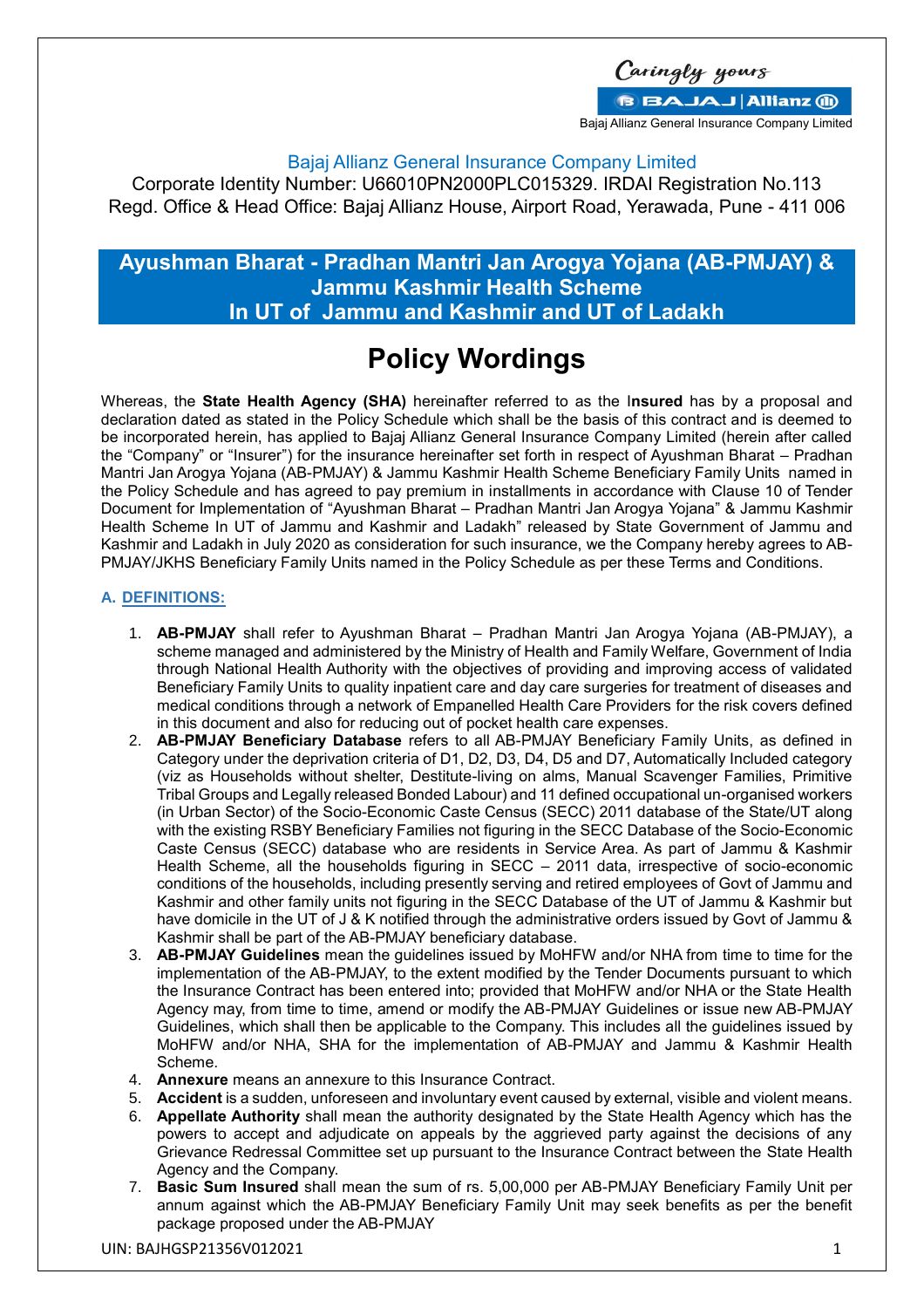Caringly yours **BBAJAJ Allianz (ii)** 

Bajaj Allianz General Insurance Company Limited

- 8. **Beneficiary** means a member of the family unit with permanent domicile in the UT of Jammu & Kashmir are eligible to avail benefits under the scheme, irrespective of their socio-economic conditions, including family members of Jammu & Kashmir Govt Employees currently serving or retired from the Govt Service. SECC-2011 data shall be used has base database for beneficiary identification and family units that are currently not figuring in the SECC -2011 Database of the UT of Jammu & Kashmir but have domicile in the UT of J & K shall also be eligible under the scheme. SHA shall notify the newly added households, whose names are currently not figuring in the SECC-2011 data through the administrative orders. For the purpose of premium sharing, the beneficiaries shall be categorised as under viz., centrally sponsored SECC2011 family units; and JKHS beneficiary units.
- 9. **Beneficiary Family Unit** refers to those families including all its members figuring in the Socio-Economic Caste Census (SECC)-2011 database of UT Government and other family units not figuring in the SECC Database of the UT of Jammu & Kashmir but have domicile in the UT of J & K notified through the administrative orders issued by Govt of Jammu & Kashmir. Referred to as AB-PM JAY Beneficiary Family Unit henceforth in the document.

For the purpose of implementation of Jammu & Kashmir Health Scheme, all the families enumerated in the SECC- 2011 data, irrespective of their socio economic conditions, who are having domicile in the UT of Jammu & Kashmir, including currently serving and retired Govt employees of UT of Jammu & Kashmir shall be considered as eligible beneficiary family unit and the other family units not figuring in SECC – 2011 data but have domicile in the UT of J & K notified through the administrative orders issued by Govt of Jammu & Kashmir in this regard shall be considered as eligible families. For the purpose of scheme administration, all the eligible families under the Jammu & Kashmir Health Scheme shall also be referred to as eligible AB-PMJAY beneficiaries/ beneficiary families. New family members shall be added as per the provisions of schedule-4 Insurance Policy Schedules.

In case of UT of Ladakh, Beneficiary Family Unit refers to those families including all its members figuring in the Socio-Economic Caste Census (SECC)-2011 database under the deprivation criteria of D1, D2, D3, D4, D5 & D7, Automatically Included category (viz as Households without shelter, Destitute-living on alms, Manual Scavenger Families, Primitive Tribal Groups and Legally released Bonded Labour) and 11 broadly defined occupational un-organised workers(in Urban Sector) of the Socio-Economic Caste Census (SECC) 2011 database of the State/ UT Government along with the existing enrolled RSBY Beneficiary Families not figuring in the SECC Database of the State / UTs Referred to as AB-PM JAY Beneficiary Family Unit henceforth in the document.

- 10. **Benefit Package or Health Benefit Package** refers to the bundled package of services required to treat a condition/ailment/disease that the insured families would receive under the AB-PMJAY.
- 11. **Cashless Access Service** means a facility extended by the Company to the Beneficiaries where the payments of the expenses that are covered under the Risk Cover are directly made by the Company to the Empanelled Health Care Providers in accordance with the terms and conditions of this Insurance Contract, such that none of the Beneficiaries are required to pay any amounts to the Empanelled Health Care Providers in respect of such expenses, either as deposits at the commencement or at the end of the care provided by the Empanelled Health Care Providers.
- 12. **CHC** means a community health centre located at the block level in the State/UT.
- 13. **Claim** means a claim that is received by the Company from an Empanelled Health Care Provider, either online or through alternate mechanism in absence of internet connectivity.
- 14. **Claim Payment** means the payment of eligible Claim received by an Empanelled Health Care Provider from the Company in respect of benefits under the Risk Cover made available to a Beneficiary.
- 15. **Condition precedent** means a Policy term or a condition upon which the Company's liability under the Policy is conditional upon
- 16. **Congenital Anomaly** refers to a condition(s) which is present since birth, and which is abnormal with reference to form, structure or position.
	- a. Internal Congenital Anomaly- Congenital anomaly which is not in the visible and accessible parts of the body
	- b. External Congenital Anomaly- Congenital anomaly which is in the visible and accessible parts of the body
- 17. **Days** mean and shall be interpreted as calendar days unless otherwise specified.
- 18. **Day Care Centre** means any institution established for day care treatment of illness and/or injuries or a medical setup within a hospital and which has been registered with local authorities, wherever applicable and is under the supervision of a registered and qualified medical practitioner AND must comply with all minimum criteria as under:
	- a. Has qualified nursing staff under its employment:
	- b. Has qualified medical practitioner/s in charge:
	- c. Has a fully equipped operation theatre of its own where surgical procedures are carried out: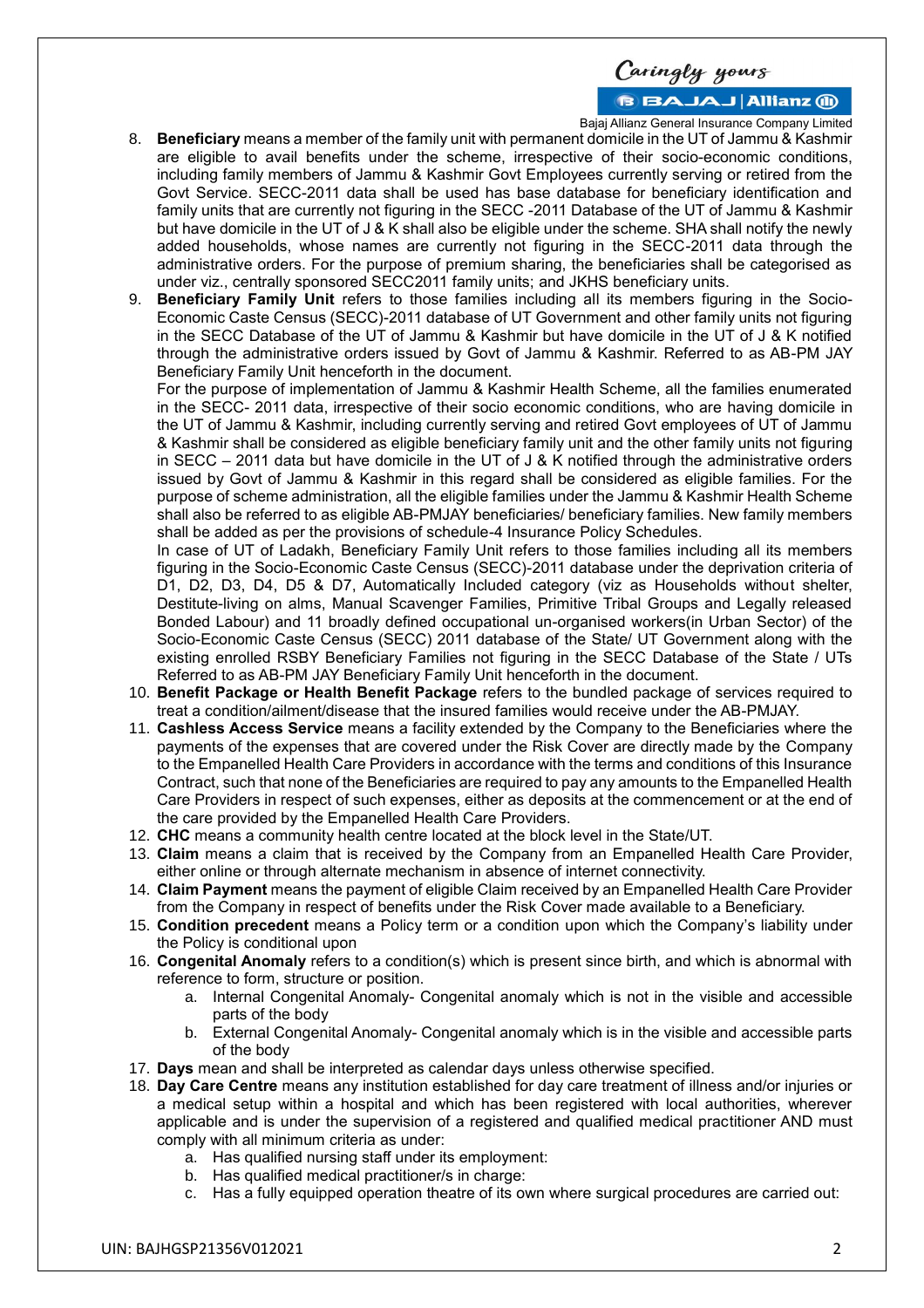**BBAJAJ Allianz (ii)** 

Bajaj Allianz General Insurance Company Limited

- d. Maintains daily record of patients and will make these accessible to the Company's authorized personnel.
- 19. **Day Care Treatment** means any Medical Treatment and/or Surgical Procedure which is undertaken under general anaesthesia or local anaesthesia at an Empanelled Health Care Provider or Day Care Centre in less than 24 hours due to technological advancements, which would otherwise have required Hospitalization.
- 20. **Dental treatment** is treatment carried out by a dental practitioner including examinations, fillings (where appropriate), crowns, extractions and surgery excluding any form of cosmetic surgery/implants.
- 21. **Disclosure to information norm** In the event of misrepresentation, mis-description or non-disclosure of any material fact by any Beneficiaries and or Head of Family, the Policy shall be void for such Beneficiaries and AB-PMJAY Beneficiary Family Unit, and all premium paid hereon .as to those Beneficiaries and AB-PMJAY Beneficiary Family Unit, shall be forfeited to the Company,
- 22. **Empanelled Health Care Provider** means a hospital, a nursing home, a district hospital, a CHC, or any other health care provider, whether public or private, satisfying the minimum criteria for empanelment As per Annex.1: **Detailed Empanelment Criteria** mentioned in this Policy and that is empanelled by the Company in accordance with terms of this Contract for the provision of health services to the Beneficiaries under AB-PMJAY/JKHS.
- 23. **Expenses of Hospitalisation** for minimum period of 24 hours are admissible. However this time limit is not applied to specific treatments mentioned in the definition of Day Care Treatment which will be considered under Hospitalisation Benefit. This condition will also not apply in case of stay in Hospital of less than 24 hours provided
	- i. The treatment is such that it necessitates hospitalization and the procedure involves specialized infrastructural facilities available in hospitals.
	- ii. Due to technological advances hospitalization is required for less than 24 hours only.
- 24. **Health Service provider** means the empanelled Third Party Administrator [TPA] of the Company.
- 25. **Hospital** All the hospitals empanelled under AB-PMJAY for providing general care have to meet the minimum criteria established under the Mission detailed in Annex 1 as mentioned in the wording.
- 26. **Hospital IT Infrastructure** means the hardware and software to be installed at the premises of each Empanelled Health Care Provider for the provision of Cashless Access Services, the minimum specifications of which have been set out in the Tender Documents.
- 27. **Hospitalisation** means any Medical treatment or Surgical Procedure which required the Beneficiary to stay at the premises of an Empanelled Health Care Provider for 24 hours or more including day care treatment as defined above.
- 28. **ICU or Intensive Care Unit** means an identified section, ward
- 29. **Injury** means accidental physical bodily harm excluding illness or disease solely and directly caused by external, violent and visible and evident means which is verified and certified by a Medical Practitioner.
- 30. **Illness means** a sickness or a disease or pathological condition leading to the impairment of normal physiological function which manifests itself during the Policy Cover Period and requires medical treatment.

**a) Acute condition** - Acute condition is a disease, illness or injury that is likely to respond quickly to treatment which aims to return the person to his or her state of health immediately before suffering the disease/illness/injury which leads to full recovery.

**b) Chronic condition** - A chronic condition is defined as a disease, illness, or injury that has one or more of the following characteristics:—it needs ongoing or long-term monitoring through consultations, examinations, check-ups, and /or tests—it needs ongoing or long-term control or relief of symptoms— it requires your rehabilitation or for you to be specially trained to cope with it—it continues indefinitely—it recurs or is likely to recur.

- 31. **Inpatient care** means treatment for which the Beneficiary has to stay in a hospital for more than 24 hours for a covered event.
- 32. **Maternity expense** shall include –a) Medical treatment expenses traceable to childbirth (including complicated deliveries and caesarean section incurred during hospitalization). b) Expenses towards lawful medical termination of pregnancy during the Policy Cover Period.
- 33. **Medical Practitioner** is a person who holds a valid registration from the Medical Council of any State or Medical Council of India or Council for Indian Medicine or Homeopathy set up by Government of India or State Government and is thereby entitled to practice medicine within its jurisdiction: and is acting within the scope and jurisdiction of license. Provided that the Medical Practitioner should not be close family members of Beneficiary or AB-PMJAY Beneficiary Family Unit.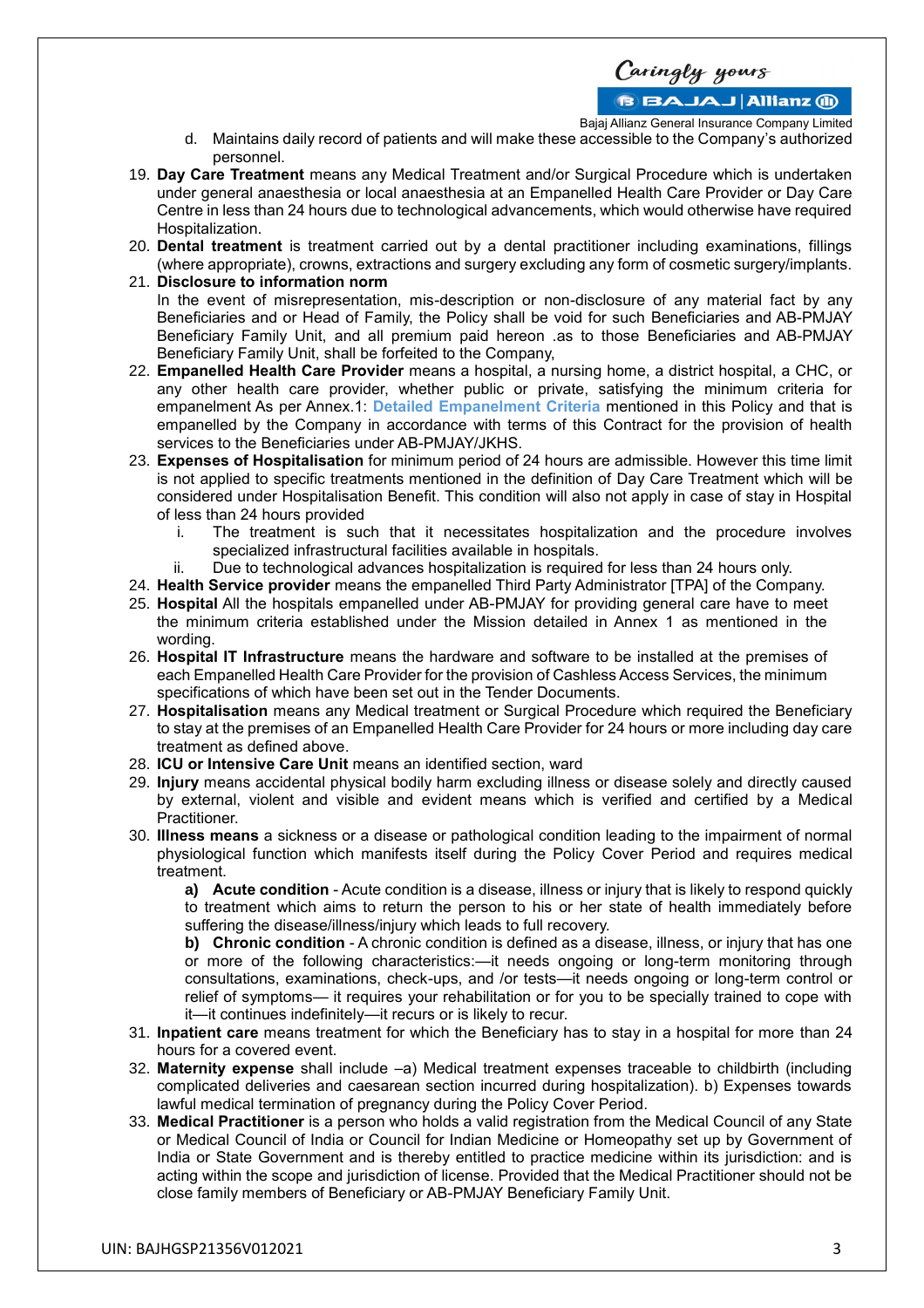**BBAJAJ Allianz M** 

Bajaj Allianz General Insurance Company Limited

- 34. **Medical Advise** means any consultation or advice from a Medical Practitioner including the issue of any prescription or repeat prescription.
- 35. **Medical expenses** means those expenses that the Beneficiary has necessarily and actually incurred for medical treatment on account of Illness or Accident on the advice of a Medical Practitioner, as long as these are no more than would have been payable if the Beneficiary had not been insured and no more than other hospitals or doctors in the same locality would have charged for the same medical treatment.
- 36. **Medically Necessary** Treatment or Treatment any Medical Treatment, Surgical Procedure, Day Care Treatment or Follow-up Care, which
	- i. is required for the medical management of the illness, disease or injury suffered by the Beneficiary;
	- ii. does not exceed the level of care necessary to provide safe, adequate and appropriate medical care in scope, duration or intensity;
	- iii. has been prescribed by a Medical Practitioner; and
	- iv. conforms to the professional standards widely accepted in international medical practice or by the medical community in India.
- 37. **MoHFW** shall mean the Ministry of Health and Family Welfare, Government of India.
- 38. **Network Provider** means hospitals or health care providers enlisted by the Company or by a TPA and Company together to provide medical services to an insured on payment by a cashless facility.
- 39. **Non-Network Provider means a**ny hospital, day care centre or other provider that is not part of the network of Company.
- 40. **NHA** shall mean the National Health Authority/National Health Authority[as mentioned in tender] set up the Ministry of Health and Family Welfare, Government of India with the primary objective of coordinating the implementation, operation and management of AB-PMJAY. It will also foster coordination and convergence with other similar schemes being implemented by the Government of India and State Governments.
- 41. **Notification of Claim** means the process of notifying a claim to the Company or TPA by specifying the timelines as well as the address / telephone number to which it should be notified.
- 42. **OPD treatment** is one in which the Beneficiary visits a clinic / hospital or associated facility like a consultation room for diagnosis and treatment based on the advice of a Medical Practitioner. The Beneficiary is not admitted as a day care or in-patient.
- 43. Package Rate means the fixed maximum charges for a Medical Treatment or Surgical Procedure or for any Follow-up Care that will be paid by the Insurer under Cover, which shall be determined in accordance with the rates provided in this Contract.
- 44. **Policy Cover Period** shall mean the standard period of 12 calendar months from the date of start of the Policy Cover or lesser period as per Contract entered between SHA and the Company, unless cancelled earlier in accordance with this Insurance Contract.
- 45. **Policy Schedule/ Schedule/Group Policy Schedule** means the Group Policy Schedule and any annexure to it read with endorsements, if any, and read with respective Certificate of Insurance in favour of the Beneficiary Family Units/family which are forming part of the Group Policy to be issued to **State Health Agency (SHA) as per** Tender Document for Implementation of "Ayushman Bharat – Pradhan Mantri Jan Arogya Yojana" & Jammu Kashmir Health Scheme In UT of Jammu and Kashmir and Ladakh" released by State Government of Jammu and Kashmir and Ladakh in July 2020.
- 46. **Premium** means the aggregate sum agreed by the Parties as the annual premium to be paid by the State Health Agency to the Company for each Beneficiary Family Unit that is eligible for the scheme, as consideration for providing the Cover to such Beneficiary Family Unit under this Insurance Contract.
- 47. **Pre-Existing Disease** shall mean any condition, ailment, injury or disease:
	- a) That is/are diagnosed by a physician within 48 months prior to the effective date of the policy issued by the insurer or its reinstatement or
	- b) For which medical advice or treatment was recommended by, or received from, a physician within 48 months prior to the effective date of the policy issued by the insurer or its reinstatement.
- 48. **Pre-hospitalization Medical Expenses means expenses** incurred immediately before the Beneficiary is Hospitalised, provided that:
	- i. Such Medical Expenses are incurred for the same condition for which the Beneficiary's Hospitalisation was required, and
	- ii. The In-patient Hospitalization claim for such Hospitalization is admissible by the Company.
- 49. **Post-hospitalization Medical Expenses means** Expenses incurred immediately after the Beneficiary is discharged from hospital , provided that: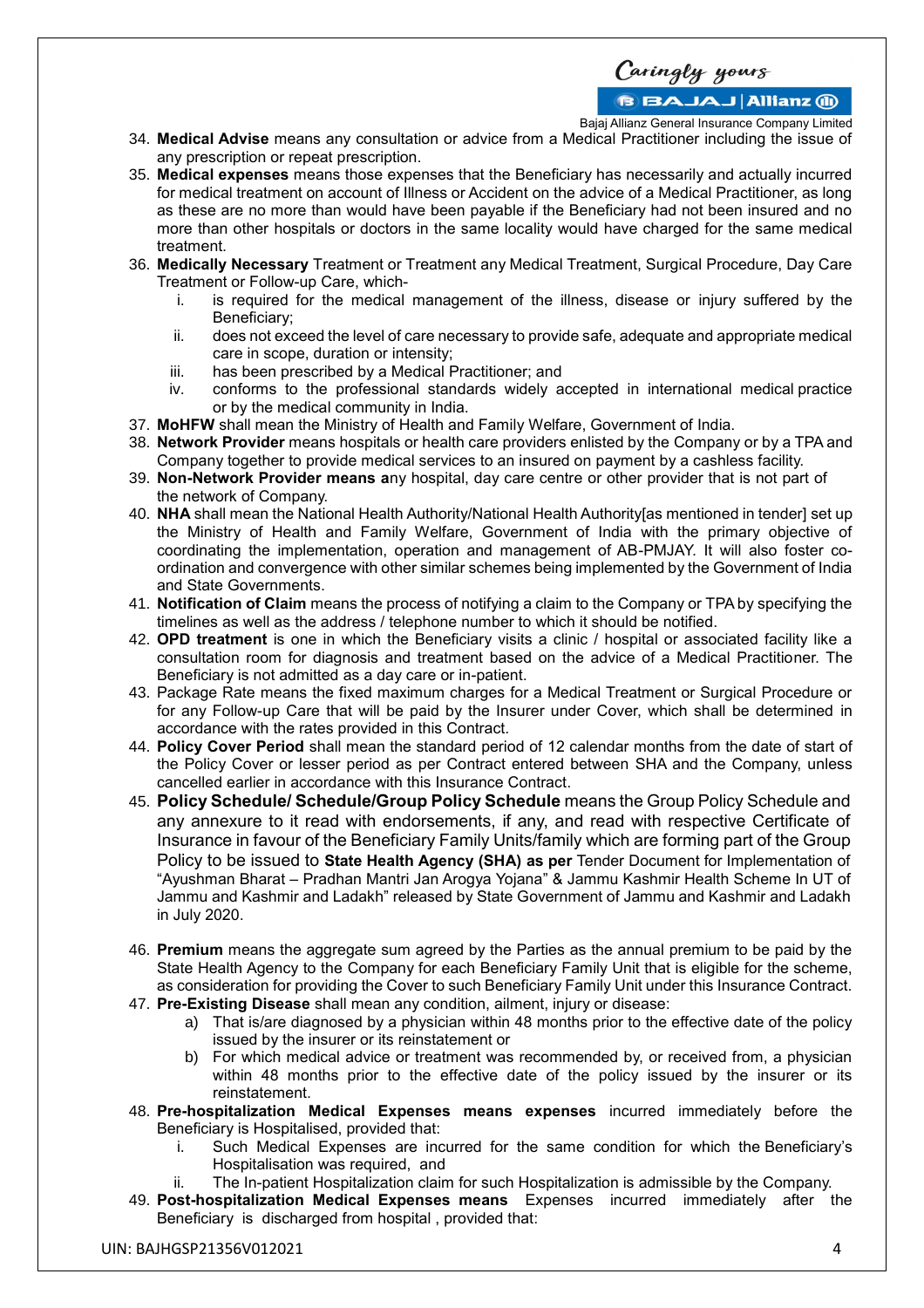**BBAJAJ Allianz (ii)** 

Bajaj Allianz General Insurance Company Limited i. Such Medical Expenses are incurred for the same condition for which

- theBeneficiary'sHospitalisation was required, and ii. The In-patient Hospitalization claim for such Hospitalization is admissible by the Company.
- 50. **Qualified Nurse** is a person who holds a valid registration from the Nursing Council of India or the Nursing Council of any state in India
- 51. **Renewal** defines the terms on which the contract of insurance can be renewed on mutual consent with a provision of grace period for treating the renewal continuous for the purpose of all waiting periods.
- 52. **Risk Cover** shall mean an annual risk cover of Rs. 5,00,000/- (Rupees five lakhs only) on family floater basis, covering in-patient care and day-care surgeries for treatment of diseases and medical conditions pertaining to secondary and / or tertiary treatment as defined in schedule 3 (a) of Insurance Contract, through a network of Empanelled Health Care Providers (EHCP) for the AB-PM-JAY Beneficiary Family Units, including the beneficiary families covered under Jammu & Kashmir Health Scheme, validated by the UT Government or the State Health Agency (SHA), Jammu & Kashmir. All the beneficiary families, whether covered under Centrally Sponsored Scheme of AB PM JAY or covered under Jammu & Kashmir Health Scheme shall have same benefits and maximum cover per beneficiary family shall not exceed Rs. 5,00,000 per annum.
- 53. **Service Area** refers to the entire Union Territory of JAMMU AND KASHMIR and Union Territory of Ladakh covered and included under this Policy Wordings for the implementation of AB-PMJAY.
- 54. **State Health Agency (SHA)** refers to the agency/ body set up by the Department of Health and Medical Education, Government of JAMMU AND KASHMIR for the purpose of coordinating and implementing the Ayushman Bharat - Pradhan Manti Jan Arogya Yojana in the UT of JAMMU AND KASHMIR.
- 55. **schedule means schedules to** Tender Document for Implementation of "Ayushman Bharat Pradhan Mantri Jan Arogya Yojana" & Jammu Kashmir Health Scheme In UT of Jammu and Kashmir and Ladakh" released by State Government of Jammu and Kashmir and Ladakh in July 2020.
- 56. **Scheme** shall mean the Ayushman Bharat Pradhan Manti Jan Arogya Yojana managed and administered by the Ministry of Health and Family Welfare, Government of India.
- 57. **Sum Insured** shall mean the sum of Rs 5,00,000 per AB-PMJAY/JKHS Beneficiary Family Unit per annum against which the AB-PMJAY/JKHS Beneficiary Family Unit may seek benefits as per the benefit package under the AB-PMJAY. Same benefit will be extended to Beneficiary families under the Jammu & Kashmir Health Scheme. Maximum benefit per family is Rs. 5,00,000 per annum, irrespective of the category under which the Beneficiary Family Unit is covered i.e centrally sponsored scheme or Jammu & Kashmir Health Scheme.
- 58. **State/UT** refers to the duly elected Government in the UT of J & K and UT of Ladakh for which the tender is issued.
- 59. **Surgery or Surgical Procedure** means manual and / or operative procedure (s) required for treatment of an illness or injury, correction of deformities and defects, diagnosis and cure of diseases, relief of suffering or prolongation of life, performed in a hospital or day care centre by a medical practitioner.
- 60. **Tender Document means** Tender Document for Implementation of "Ayushman Bharat Pradhan Mantri Jan Arogya Yojana" & Jammu Kashmir Health Scheme In UT of Jammu and Kashmir and Ladakh" released by State Government of Jammu and Kashmir and Ladakh in July 2020.
- 61. **Third Party Administrators or TPA** means any person who is licensed by Insurance Regulatory and Development Authority of India [IRDAI] under prevailing Regulations, and is engaged, for a fee or remuneration by the Company, for the purposes of providing Policy and Claim Facilitation services to the Beneficiaries as well as to the Company upon a claim being made.
- 62. **Turn-around Time** means the time taken by the Company in completing the task. These tasks include but not limited to beneficiary verification, processing preauthorization, processing a Claim received from an Empanelled Health Care Provider and in making a Claim Payment including investigating such Claim or rejection of the such Claim etc. defined in this Contract
- 63. **Unproven/ experimental treatment** means treatment including drug experimental therapy which is not based on established medical practice in India, is treatment experimental or unproven.
- 64. **UT** refers to the Service Area in UT of J&K and UT of Ladakh and included under this Policy Wordings and Tender Document for the implementation of AB-PMJAY.

The words which are not defined herein, if any, shall have the same meaning as defined by IRDAI under applicable Regulations/guidelines. Provided further if any words that are defined herein are modified/redefined by IRDAI, then such modified/redefined definitions shall apply.

**ABBREVIATIONS USED**

Authorisation Letter (from the Insurer)

UIN: BAJHGSP21356V012021 5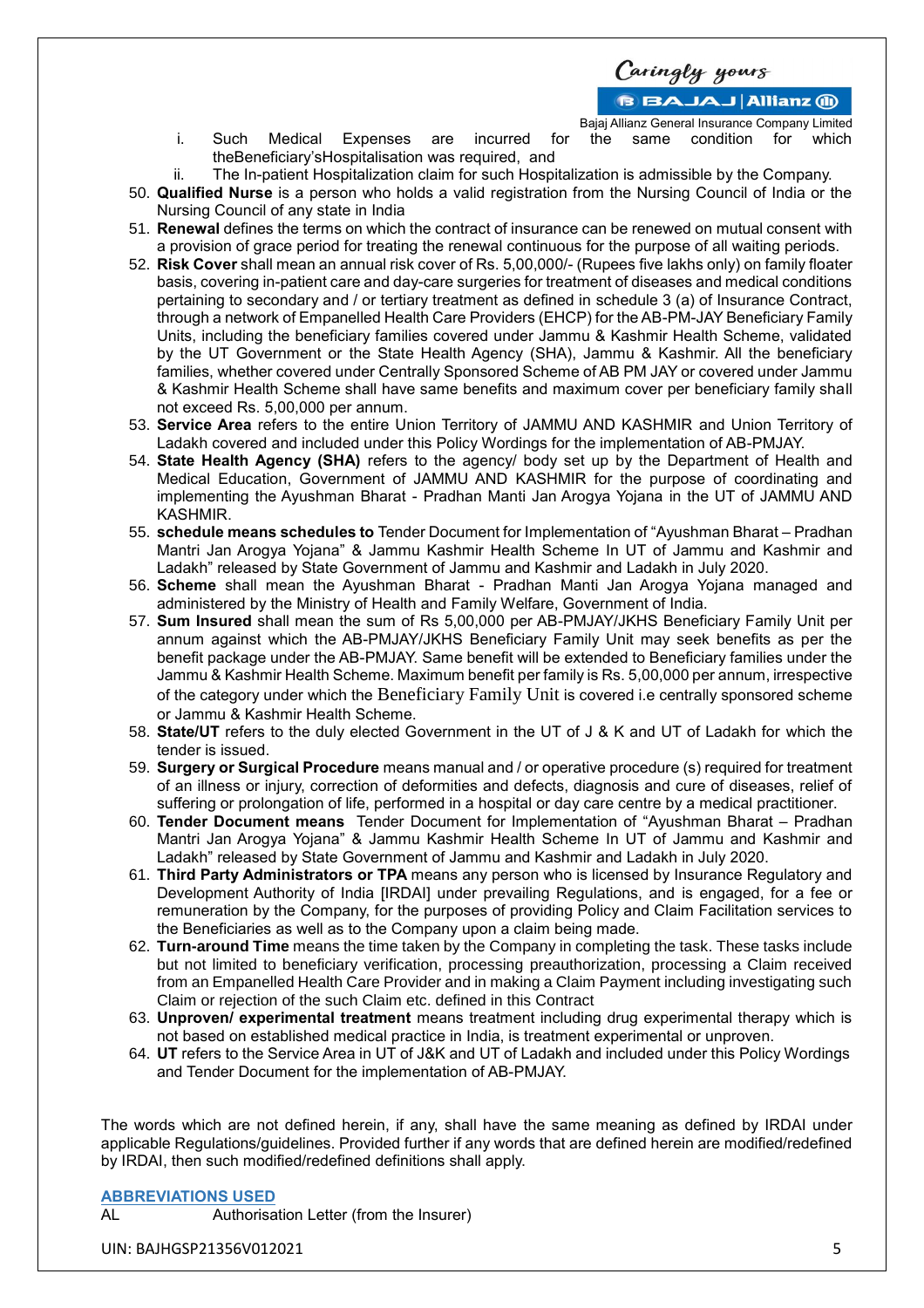Caringly yours B BAJAJ Allianz (ii)

Bajaj Allianz General Insurance Company Limited

| <b>Below Poverty Line</b>                                |                         |        |  |  |
|----------------------------------------------------------|-------------------------|--------|--|--|
| <b>Basic Risk Cover</b>                                  |                         |        |  |  |
| Central Complaints Grievance Management System           |                         |        |  |  |
| Community                                                | Health                  | Centre |  |  |
| <b>Claims Review Committee</b>                           |                         |        |  |  |
| Denial of Authorisation Letter                           |                         |        |  |  |
| District Grievance Redressal Committee                   |                         |        |  |  |
| District Grievance Nodal Officer                         |                         |        |  |  |
| Empanelled Health Care Provider                          |                         |        |  |  |
| <b>High Powered Grievance Redressal Committee</b>        |                         |        |  |  |
| Grievance Redressal Committee                            |                         |        |  |  |
| Insurance Regulatory Development Authority of India      |                         |        |  |  |
| Ministry of Health & Family Welfare, Government of India |                         |        |  |  |
| National Grievance Redressal Committee                   |                         |        |  |  |
| National Health Agency                                   |                         |        |  |  |
| Notice of Award                                          |                         |        |  |  |
| <b>Primary Health Centre</b>                             |                         |        |  |  |
| Ayushman Bharat - Pradhan Manti Jan Arogya Yojana        |                         |        |  |  |
| Request for Authorisation Letter (from the EHCP)         |                         |        |  |  |
| Socio Economic Caste Census                              |                         |        |  |  |
| <b>State Grievance Redressal Committee</b>               |                         |        |  |  |
| State Grievance Nodal Officer                            |                         |        |  |  |
| State Health Agency                                      |                         |        |  |  |
| <b>Unique Complaint Number</b>                           |                         |        |  |  |
|                                                          | Beneficiary Family Unit |        |  |  |

### **B. AB-PMJAY Beneficiaries and Beneficiary Family Unit**

The Parties agree that for the purpose of this Insurance Contract and any Policy issued pursuant to this Insurance Contract, all the persons that are eligible for the scheme as per SECC 2011 data and RSBY enrolled families (if applicable) in the Service Area shall be eligible to become Beneficiaries and all the households figuring in SECC- 2011 data and the other family units not figuring in SECC – 2011 data but have domicile in the UT of J & K notified through the administrative orders issued by Govt of Jammu & Kashmir in this regard and as updated from time to time shall be covered under the scheme. For administrative reasons, particularly to meet the cost of premium, the beneficiaries may be categorised into two viz., (i) centrally sponsored SECC 2011 family units; and (ii) JKHS beneficiaries. In all other cases, the Beneficiary Family Units shall be referred to as AB- PM JAY beneficiary families.

All AB-PMJAY Beneficiary Family Units, as defined under the deprivation criteria of D1, D2, D3, D4, D5 and D7,Automatically Included category (in rural areas) and broadly defined occupational un-organised workers (in Urban Sector) of the Socio-Economic Caste Census (SECC) database of the State/ UT (as updated from time to time) along with Beneficiary Families not figuring in the SECC 2011 Database which are resident in the Service Area (State for which this Tender Document is issued) and fall under one or more of the categories and the households covered under the Jammu & Kashmir Health Scheme, further detailed in schedule 1 of this Document shall be considered as eligible for benefits under the Scheme and be automatically covered under the Scheme.

The Company agrees that: (i) no entry or exit age restrictions will apply to the members of a Beneficiary Family Unit; and (ii) no member of a Beneficiary Family Unit will be required to undergo a pre-insurance health check-up or medical examination before their eligibility as a Beneficiary and all pre-existing illnesses of the beneficiaries will be covered.

Unit of coverage under the Scheme shall be a family and each family for this Scheme shall be called a AB-PMJAY Beneficiary Family Unit, which will comprise all members in that family. Any addition in the family will be allowed only as per the provisions approved by the Government.

The presence of name in the beneficiary list, data available in the Ration Cards issued by Food, Civil Supplies and Consumer Affairs Department, Govt of J & K or any other database/ any other identity notified by SHA (amended from time to time, due to addition of family member, as per Guidelines – schedule 4) shall be the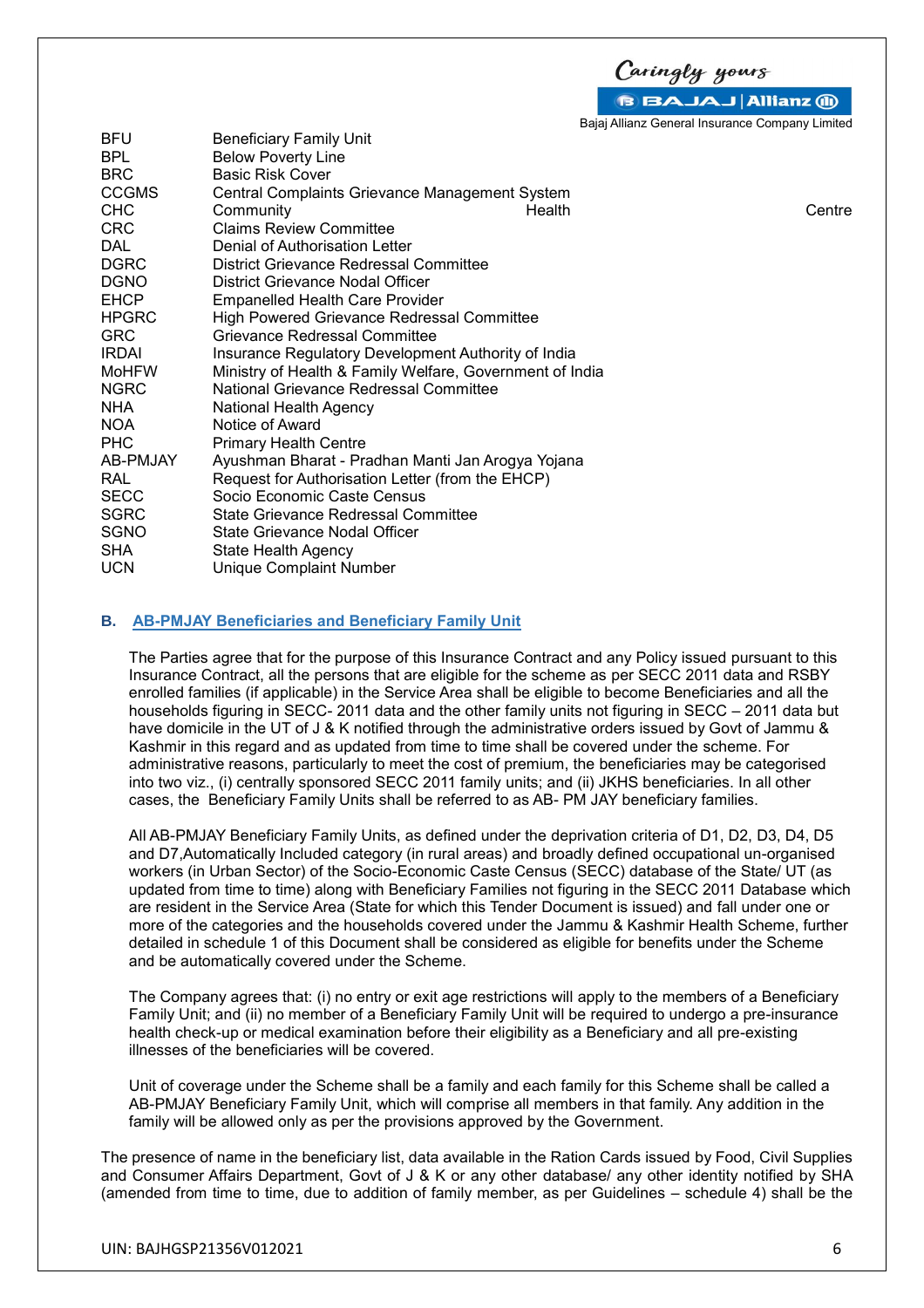Caringly yours

**BBAJAJ Allianz (ii)** 

Bajaj Allianz General Insurance Company Limited proof of eligibility of the Beneficiary Family Unit for the purpose of availing benefits under this Insurance Contract and a Policy issued pursuant to this Insurance Contract.

#### **C. COVERAGE AND BENEFITS**

The Benefits within the scheme, to be provided on a cashless and paperless basis to the beneficiaries up to the limit of their annual coverage, package charges on specific procedures and subject to other terms and conditions outlined herein, are the following:

#### **Benefits under AB-PMJAY Risk Cover**

The benefits within this Scheme under the Risk Cover are to be provided on a cashless basis to the AB-PMJAY/JKHS Beneficiaries up to the limit of their annual coverage and includes:

- (i) Hospitalization expense benefits
- (ii) Day care treatment benefits (as applicable)
- (iii)Follow-up care benefits
- (iv) Pre- and post-hospitalization expense benefits
- (v) New born child/ children benefits

b. The details of benefit packages are furnished in schedule 3: 'Packages and Rates' and exclusions are furnished in schedule 2: 'Exclusions to the Policy'.

c. For availing select treatment in any empanelled hospitals, preauthorisation is required to be taken for defined cases.

d. Except for exclusions listed in schedule 2, treatment/procedures will also be allowed, in addition to the procedures listed in schedule 3, of up to a limit of Rs. 1,00,000 to any AB-PMJAY/JKHS Beneficiary (called 'Unspecified Procedure') within the overall limit of Rs. 5,00,000. Operations pertaining to Unspecified Procedure are to be governed as per Unspecified Packages Guidelines provided under schedule 3 (b).

e. The Company shall reimburse claims of Empanelled Health Care Provider under the ABPMJAY based on Package Rates

#### **Sum Insured**

- a. As on the date of commencement of the Policy Cover Period, the AB-PMJAY Sum Insured in respect of the Risk Cover for each AB-PMJAY Beneficiary Family Unit shall be Rs. 5,00,000 (Rupees Five Lakhs Only) per family per annum on family floater basis. This shall be called the Sum Insured, which shall be fixed irrespective of the size of the AB-PMJAY/JKHS Beneficiary Family Unit. All the Beneficiary Family Units under the scheme shall have the same benefits and risk cover. However, category wise tagging will be done for the purpose of reporting to NHA.
- b. The Company shall ensure that the Scheme's Risk Cover shall be provided to each AB-PMJAY/JKHS Beneficiary Family Unit on a family floater basis covering all the members of the AB-PMJAY Beneficiary Family Unit and JKHS Beneficiary Family Unit, including Senior Citizens i.e., the Sum Insured shall be available to any or all members of such Beneficiary Family Unit for one or more claims during each Policy Cover period. New family members may be added after due approval process as defined by the Government.
- c. Pre- existing conditions/ diseases are to be covered from the first day of the start of the **Policy Cover Period**, subject to exclusions provided in schedule 2 of the Tender Document.
- d. Coverage of health services related to surgical nature for defined procedures shall also be provided on a day care basis. The Company shall provide coverage for the defined day care treatments, procedures and medical treatments as given in schedule 3 of the Tender Document.
- e. Pre and Post Hospitalisation expenses: Expenses incurred for consultation, diagnostic tests and medicines before the admission of the patient in the same hospital and cost of diagnostic tests and medicines and up to 15 days of the discharge from the hospital for the same ailment/ surgery as detailed in HBPs schedule 3 (a).

### **PACKAGE RATES**

- a. The Company shall reimburse claims of Empanelled Health Care Providers under the AB-PMJAY based on Package Rates determined as follows:
	- i) If the package rate for a medical treatment or surgical procedure requiring Hospitalization or Day Care Treatment (as applicable) is fixed in schedule 3 of the Tender Document, then the Package Rate so fixed shall apply for the Policy Cover Period.
	- ii) If the package rate for a surgical procedure requiring Hospitalization or Day Care Treatment (as applicable) is not listed in schedule 3 of the Tender Document, then the Company may pre-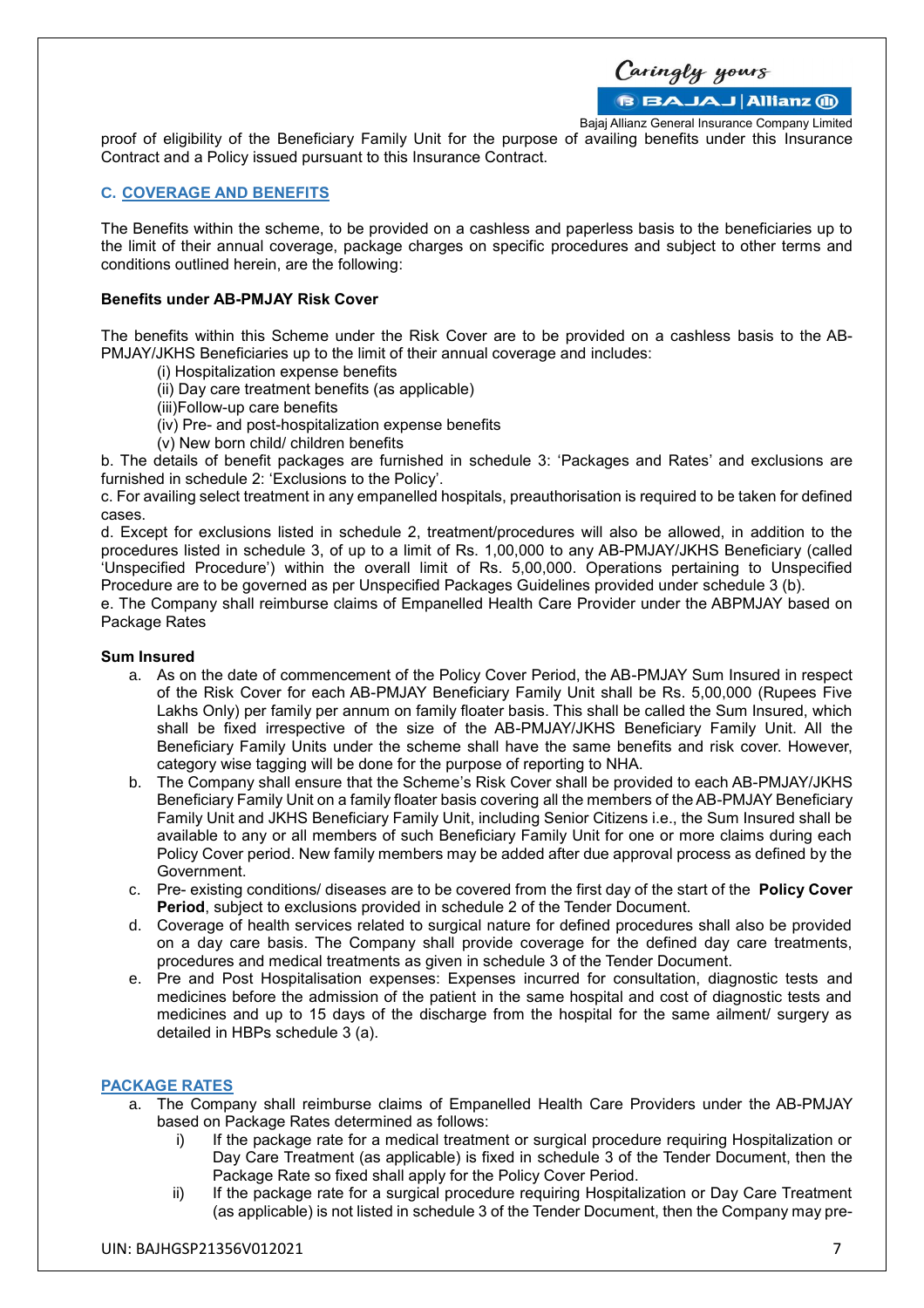### **BBAJAJ Allianz M**

Bajaj Allianz General Insurance Company Limited

authorise an appropriate amount based on rates for similar procedures defined in schedule 3 or based on other applicable national or state health insurance schemes such as CGHS. In case of medical care, the rate will be calculated on per day basis as specified in schedule 3 except for special inputs like High end radiological diagnostic and High-end histopathology (Biopsies) and advanced serology investigations packages or some other special inputs existing in the HBP (or are released by NHA in future) which can be clubbed with medical packages

- iii) AB PM-JAY is a cashless scheme, where no beneficiary should be made to pay for availing treatment in any AB-PMJAY empanelled hospitals. However, upon exhaustion of the beneficiary AB PM-JAY wallet of Rs.5,00,000/-, or if the treatment cost exceeds the benefit coverage amount available with the beneficiary families then the liability for such remaining treatment cost as per the package rates defined in the schedule 3 will not be of the Company. Beneficiary and SHA (through ISA/TPA) will need to be clearly communicated in advance about the additional payment at the start of such treatment.
- iv) In case an AB-PMJAY Beneficiary is required to undertake multiple surgical procedures in one OT session, then the procedure with highest rate shall be considered as the primary package and reimbursed at 100%, thereupon the 2nd surgical procedure shall be reimbursed at 50% of package rate, 3rd and subsequent surgical procedures shall be reimbursed at 25% of the package rate.
- v) Surgical and Medical packages will not be allowed to be availed at the same time (Except for certain add on procedures as defined in schedule 3 and configured in NTMS). In exceptional circumstances, hospital may raise a request for such preauthorization which will be decided by SHA with the help of concerned medical specialist
- vi) Certain packages as mentioned in schedule 3 of the Tender Document will only be reserved for Public EHCPs as decided by the SHA. The State may permit availing of these packages in Private EHCPs only after a referral from a Public EHCP is made. Some modifications (in not more than 10% of total number of packages) may be done by SHA in this regard.
- b. For the purpose of Hospitalisation expenses as package rates shall include all the costs associated with the treatment, amongst other things:
	- a) Registration Charges,
	- b) Bed charges,
	- c) Nursing & Boarding Charges,
	- d) Surgeons, Anesthetists, Medical Practitioner, Consultants Fees, etc
	- e) Anesthesia, Blood Transfusion, Oxygen, OT Charges, Cost of Surgical Appliances etc
	- f) Medicines and Drugs,
	- g) Cost of Prosthetic Devices, Implants etc.
	- h) Pathology and radiology tests:
	- i) Medical procedures include basic Radiological imaging and diagnostic tests such as X-ray, USG, Haematology, pathology etc. However, High end radiological diagnostic and High-end histopathology (Biopsies) and advanced serology investigations packages can be booked as a separate add-on procedure if required. Surgical packages are all inclusive and do not permit addition of other diagnostic packages.
	- j) Food to the Patient,
	- k) Pre and Post Hospitalisation expenses: Expenses incurred for consultation, diagnostic tests and medicines prior to the admission of the patient in the same hospital and cost of diagnostic tests and medicines up to 15 days of the discharge from the hospital for the same ailment/ surgery.
	- l) Any other expenses related to the treatment of the patient in the hospital.
- c. For the purpose of Day Care Treatment expenses shall include, amongst other things:
	- i. Registration charges;
		- ii. Surgeons, anaesthetists, Medical Practitioners, consultants' fees, etc.;
	- iii. Anaesthesia, blood transfusion, oxygen, operation theatre charges, cost of surgical appliances, etc.;
	- iv. Medicines and drugs;
	- v. Cost of prosthetic devices, implants, organs, etc.
	- vi. Pathology and radiology tests: Medical procedures include basic Radiological imaging and diagnostic tests such as X-ray, USG, Haematology, pathology etc. However, High end radiological diagnostic and High-end histopathology (Biopsies) and advanced serology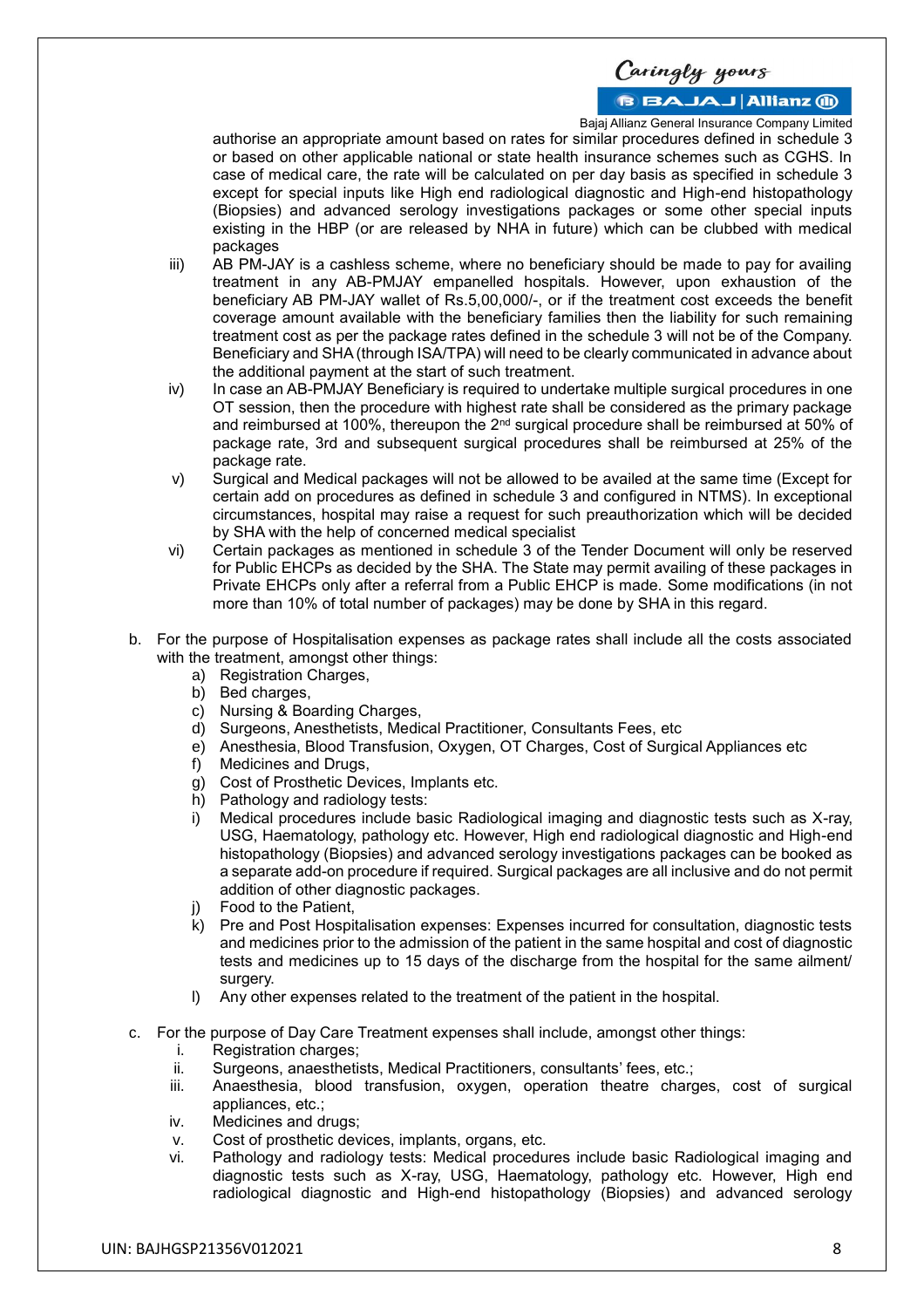### **BBAJAJ Allianz M**

Bajaj Allianz General Insurance Company Limited

investigations packages can be booked as a separate add-on procedure if required. Surgical packages are all inclusive and do not permit addition of other diagnostic packages.

- vii. Pre and Post Hospitalization expenses: Expenses incurred for consultation, diagnostic tests and medicines prior to admission of the patient in the same hospital and cost of diagnostic tests and medicines up to 15 days after discharge from the hospital for the same ailment / surgery.
- viii. Any other expenses related to the Day Care Treatment provided to the Beneficiary by an Empanelled Health Care Provider.
- d. Revision/Stratification of Package Rates during Term of the contract: SHA may, due to change of policy directions from NHA or following due diligence and based on the incidence of diseases or reported medical conditions or on its own, if deemed necessary, suggests revision of HBP then.
	- i. If Packages are added/ Revised and cost of added/revised package is below Rs. 1,00,000 (Rupees one Lakh only) then revision/addition is binding on the Company without any additional financial implication on SHA, in case the procedures were otherwise allowed in unspecified package. In this case revised/added package rates shall be deemed to have been included in schedule 3 (a) with effect from the date on which SHA informs the Company in writing.
	- ii. If Packages are added and cost of added package is above Rs. 1,00,000 (Rupees one lakh only) and in cases the cost of package is less than Rs 1,00,000 but it was earlier excluded from HBP, then Company shall make the claims payment of such packages and SHA will make quarterly payment for such claims as per the actual additional expenditure by the Company
	- iii. If there is further increase in cost of any existing package, then claims of increased cost of package shall be paid by the Company and this additional cost will be paid by SHA as per the actual additional expenditure by the Company
	- iv. No financial implications on any Party if certain Packages are dropped/or cost is reduced from the existing Package list. No change in premium or payment to the Company shall be made in case of changes in reservation policy.
- e. The SHA and Company shall publish the Package Rates on its website in advance of each Policy Cover Period.
- f. As part of the regular review process, the Parties (the Company and EHCP) shall review information on incidence of common medical treatments or surgical procedures that are not listed in schedule 3 and that require hospitalization or day care treatments (as applicable).
	- If NHA / SHA during the currency of contract, find that a treatment is being booked under unspecified category repeatedly, or some treatment is required to be included within the list to address a pressing health problem which is or have become widely prevalent, then NHA / SHA may add such treatments in the HBP list. This will not entail any additional financial burden on the part of SHA.
- g. No claim processing of package rate for a medical treatment or surgical procedure or day care treatment (as applicable) that is determined or revised shall exceed the total of Risk Cover for an AB-PMJAY Beneficiary Family Unit.

### **CASHLESS ACCESS OF SERVICES**

- 1. The AB-PMJAY/JKHS beneficiaries shall be provided treatment free of cost for all such ailments covered under the Scheme within the limits/ sub-limits and sum insured, i.e., not specifically excluded under the Scheme.
- 2. The Company shall reimburse EHCP as per the package cost specified in the Tender Document agreed for specified packages or as pre-authorised amount in case of unspecified packages.
- 3. The Company shall ensure that each EHCP shall at a minimum possess the Hospital IT Infrastructure required to access the AB-PMJAY/JKHS Beneficiary Database and undertake verification based on the Beneficiary Identification process laid out, using unique AB-PMJAY/JKHS Family ID on the AB-PMJAY Card and also ascertain the balance available under the AB-PMJAY Cover provided by the Company.
- 4. The Company shall provide each EHCP with an operating manual describing in detail the verification, pre-authorisation and claims procedures within 7 days of signing of agreement.
- 5. The Company shall train Ayushman Mitras that will be deputed in each EHCP who are responsible for the administration of the AB-PMJAY/JKHS on the use of the Hospital IT infrastructure for making Claims electronically and providing Cashless Access Services.
- 6. The EHCP shall establish the identity of the member of a AB-PMJAY/JKHS Beneficiary Family Unit by Aadhaar Based Identification System (No person shall be denied the benefit in the absence of Aadhaar Card through use of alternate Government ID) and ensure: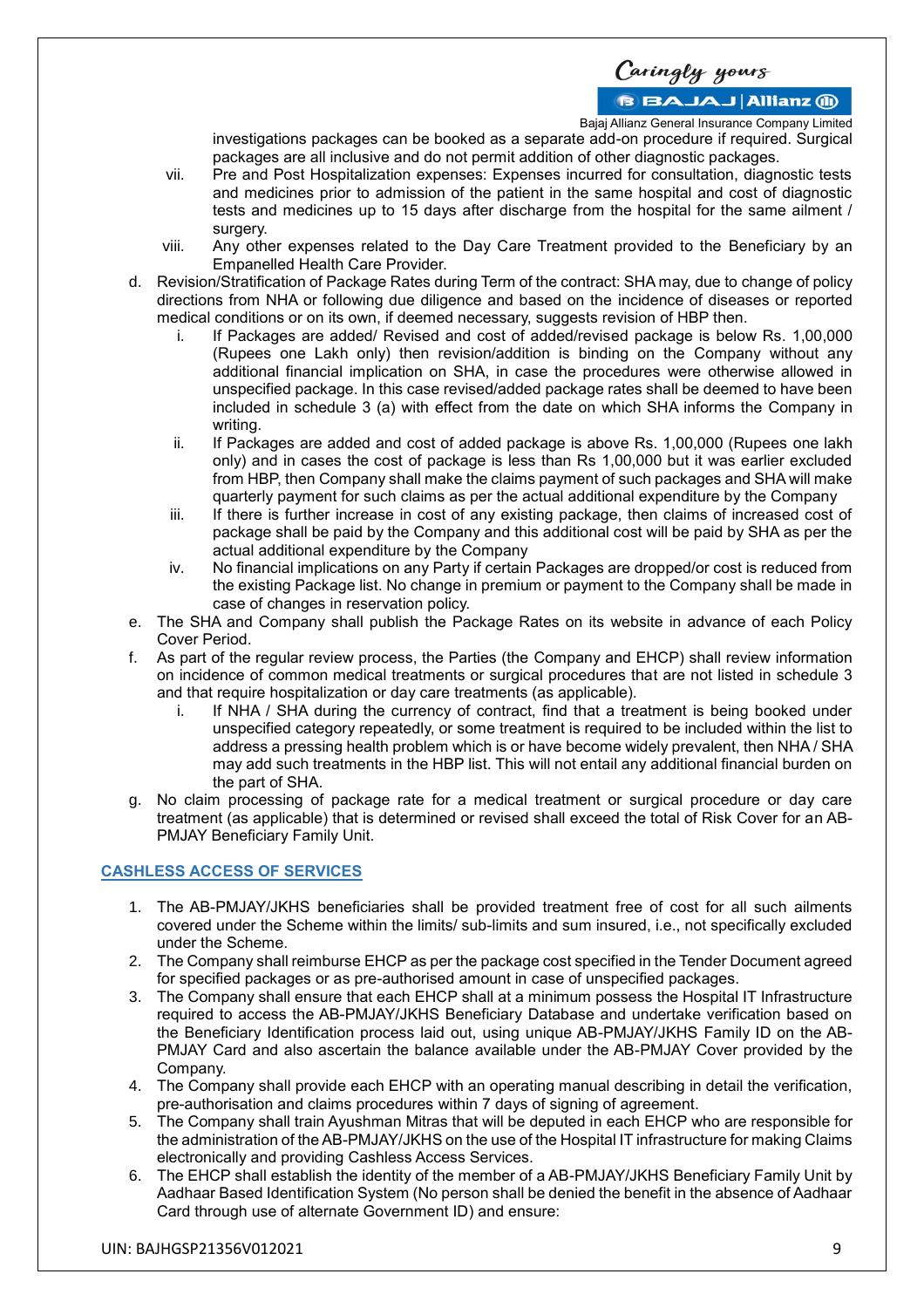Caringly yours

**BBAJAJ Allianz (ii)** 

Bajaj Allianz General Insurance Company Limited

- a. That the patient is admitted for a covered procedure and package for such an intervention is available.
- b. AB-PMJAY/JKHS Beneficiary has balance in her/ his AB-PMJAY Cover amount.
- c. Provisional entry shall be made on the server using the AB-PMJAY ID of the patient. It has to be ensured that no procedure is carried out unless provisional entry is completed through blocking of claim amount.
- d. At the time of discharge, the final entry shall be made on the patient account after completion of Aadhaar Card Identification Systems verification or any other recognised system of identification adopted by the SHA of AB-PMJAY/JKHS Beneficiary Family Unit to complete the transaction.

#### **PRE-AUTHORISATION OF PROCEDURES**

- 1. All procedures in schedule 3 of the Tender Document, that are earmarked for pre-authorisation shall be subject to mandatory pre-authorisation. In addition, in case of Inter-State portability, all procedures shall be subject to mandatory pre-authorisation irrespective of the pre-authorisation status in schedule 3 of the Tender Document.
- 2. The Company shall not allow any EHCP, under any circumstances whatsoever, to undertake any such earmarked procedure without pre-authorisation unless under emergency. Process for emergency approval will be followed as per guidelines laid down under AB-PMJAY
- 3. Request for hospitalization shall be forwarded by the EHCP after obtaining due details from the treating doctor, i.e. "request for authorisation letter" (RAL). The RAL needs to be submitted online through the Scheme portal and in the event of any IT related problem on the portal, then through email or fax. The medical team of Company would get in touch with the treating doctor, if necessary.
- 4. The RAL should reach the authorisation department of the Company within 6 hours of admission in case of emergency.
- 5. In cases of failure to comply with the timelines stated in above in 4, the EHCP shall forward the clarification for delay with the request for authorisation.
- 6. The Company shall ensure that in all cases pre-authorisation request related decisions are communicated to the EHCP as per TAT mentioned in schedule 12.B.2 of the Tender Document. If there is no response from the Company within prescribed TAT of an EHCP filing the pre-authorisation request, the request of the EHCP shall be deemed to be automatically authorised and shall affect performance KPI mentioned in schedule 12.B.2.
- 7. The Company shall not be liable to honour any claims from the EHCP for procedures featuring in schedule 3 of the Tender Document, for which the EHCP does not have a pre-authorisation, if prescribed.
- 8. Reimbursement of all claims for procedures listed under schedule 3 of the Tender Document, shall be as per the limits prescribed for each such procedure unless stated otherwise in the pre-authorisation letter/communication.
- 9. The RAL form should be dully filled with clearly mentioned Yes or No. There should be no nil, or blanks, which will help in providing the outcome at the earliest.
- 10. The Company guarantees payment only after receipt of RAL and the necessary medical details. And only after the Company has ascertained and negotiated the package with the EHCP, shall issue the Authorisation Letter (AL). This shall be completed within 24 hours of receiving the RAL.
- 11. In case the ailment is not covered or the medical data provided is not sufficient for the medical team of the authorisation department to confirm the eligibility, the Company can deny the authorisation or seek further clarification/ information.
- 12. The Company needs to file a report to the SHA explaining reasons for denial of every such preauthorisation request.
- 13. Denial of authorisation (DAL)/ guarantee of payment is by no means denial of treatment by the EHCP. The EHCP shall deal with such case as per their normal rules and regulations.
- 14. Authorisation letter (AL) will mention the authorisation number and the amount authorized as a package rate for such procedure for which package has not been fixed earlier. The EHCP must see that these rules are strictly followed.
- 15. The authorisation is given only for the necessary treatment cost of the ailment covered and mentioned in the RAL for hospitalization.
- 16. The entry on the AB-PMJAY portal for claim amount blocking as well at discharge would record the authorisation number as well as package amount agreed upon by the EHCP and the Company.
- 17. In case the balance sum available is less than the specified amount for the Package, the EHCP should follow its norms of deposit/running bills etc. However, the EHCP shall only charge the balance amount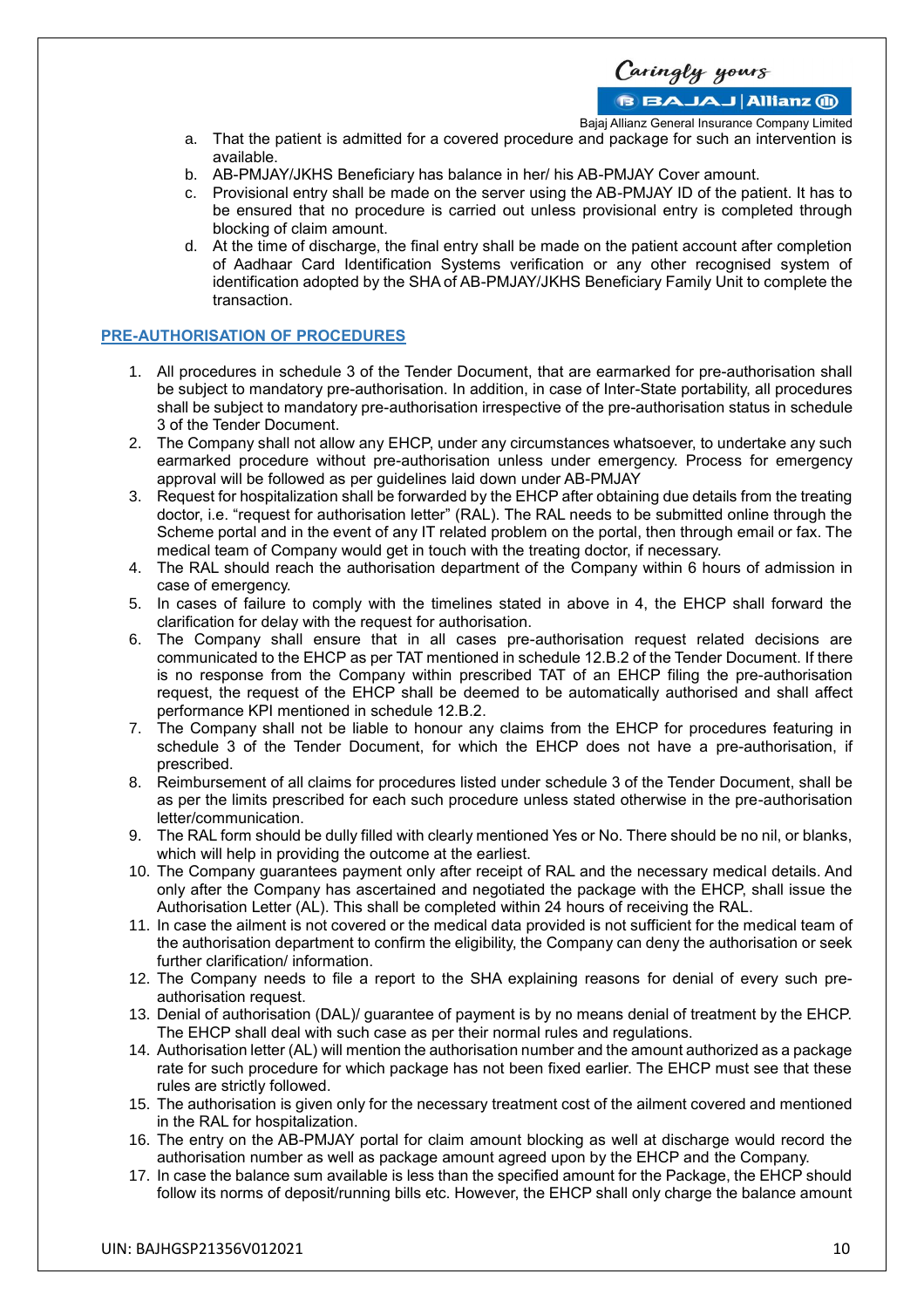Caringly yours

**BBAJAJ Allianz M** 

Bajaj Allianz General Insurance Company Limited

against the package from the AB-PMJAY/JKHS beneficiary. The Company upon receipt of the bills and documents would release the authorized amount.

- 18. The Company will not be liable for payments in case the information provided in the RAL and subsequent documents during the course of authorisation is found to be incorrect or not fully disclosed.
- 19. In cases where the AB-PMJAY/JKHS beneficiary is admitted in the EHCP during the current Policy Cover Period but is discharged after the end of the Policy Cover Period, the claim has to be paid by the Company from the Policy Cover Period which was operating during the period in which the AB-PMJAY/JKHS beneficiary was admitted.

### **D. EXCLUSIONS:**

### **Exclusions to the Policy**

The Company shall not be liable to make any payment under this Policy in respect of any expenses whatsoever incurred by any Insured Person in connection with or in respect of:

- i. Conditions that do not require hospitalization and can be treated under Out Patient Care.
- Except those expenses covered under pre and post hospitalisation expenses, further expenses incurred at Hospital or Nursing Home primarily for evaluation / diagnostic purposes only during the hospitalized period and expenses on vitamins and tonics etc unless forming part of treatment for injury or disease as certified by the attending physician.
- iii. Any dental treatment or surgery which is corrective, cosmetic, prosthetic procedure, filling of tooth cavity, root canal including wear and tear of teeth, periodontal diseases, dental implants etc. are excluded. Exception to the above would be treatment needs arising from trauma/injury, neoplasia / tumour / cyst requiring hospitalisation for bone treatment.
- iv. Any assisted reproductive techniques, or infertility related procedures, unless featuring in the National Health Benefit Package list.
- v. Vaccination and immunization.
- vi. Surgeries related to ageing face & body, laser procedures for tattoo removals, augmentation surgeries and other purely cosmetic procedures such as fat grafting, neck lift, aesthetic rhinoplasty etc.
- vii. Circumcision for children less than 2 years of age shall be excluded (unless necessary for treatment of a disease not excluded hereunder or as may be necessitated due to any accident)
- viii. Persistent Vegetative State: a condition in which a medical patient is completely unresponsive to psychological and physical stimuli and displays no sign of higher brain function, being kept alive only by medical intervention.

### **E. GENERAL CONDITIONS:**

1. Every notice of communication to be given or made under this Policy shall be delivered in writing at the address of the Company and/or TPA office as shown in the schedule.

### 2. **Multiple Policies**

- i. If two or more policies are taken by Beneficiary/ies during a period from one or more insurers to indemnify treatment costs, the Beneficiary/ies shall have the right to require a settlement of his/her claim in terms of any of his/her policies.
	- a. In all such cases the insurer who has issued the Beneficiary/ies chosen Policy shall be obliged to settle the claim as long as the claim is within the limits of and according to the terms of the chosen Policy.
	- b. Claims under other Policy/ies may be made after exhaustion of Sum Insured in the earlier chosen Policy / Policies
	- c. If the amount to be claimed exceeds the sum insured under a single Policy after considering the deductibles or co-pay, the Beneficiary/ies shall have the right to choose insurers from whom he/she wants to claim the balance amount.
	- d. Where an Beneficiary/ies has policies from more than one insurer to cover the same risk on indemnity basis, the Beneficiary/ies shall only be indemnified the hospitalization costs in accordance with the terms and conditions of the chosen Policy.

### 3. **Portability of Benefits**

a. The benefits of AB-PMJAY will be portable across the country and a beneficiary covered under the scheme will be able to get benefits under the scheme across the country at any EHCP. AB-PMJAY portability guidelines shall be applicable for JKHS beneficiaries as well and all the JKHS beneficiaries shall avail the benefit of portability.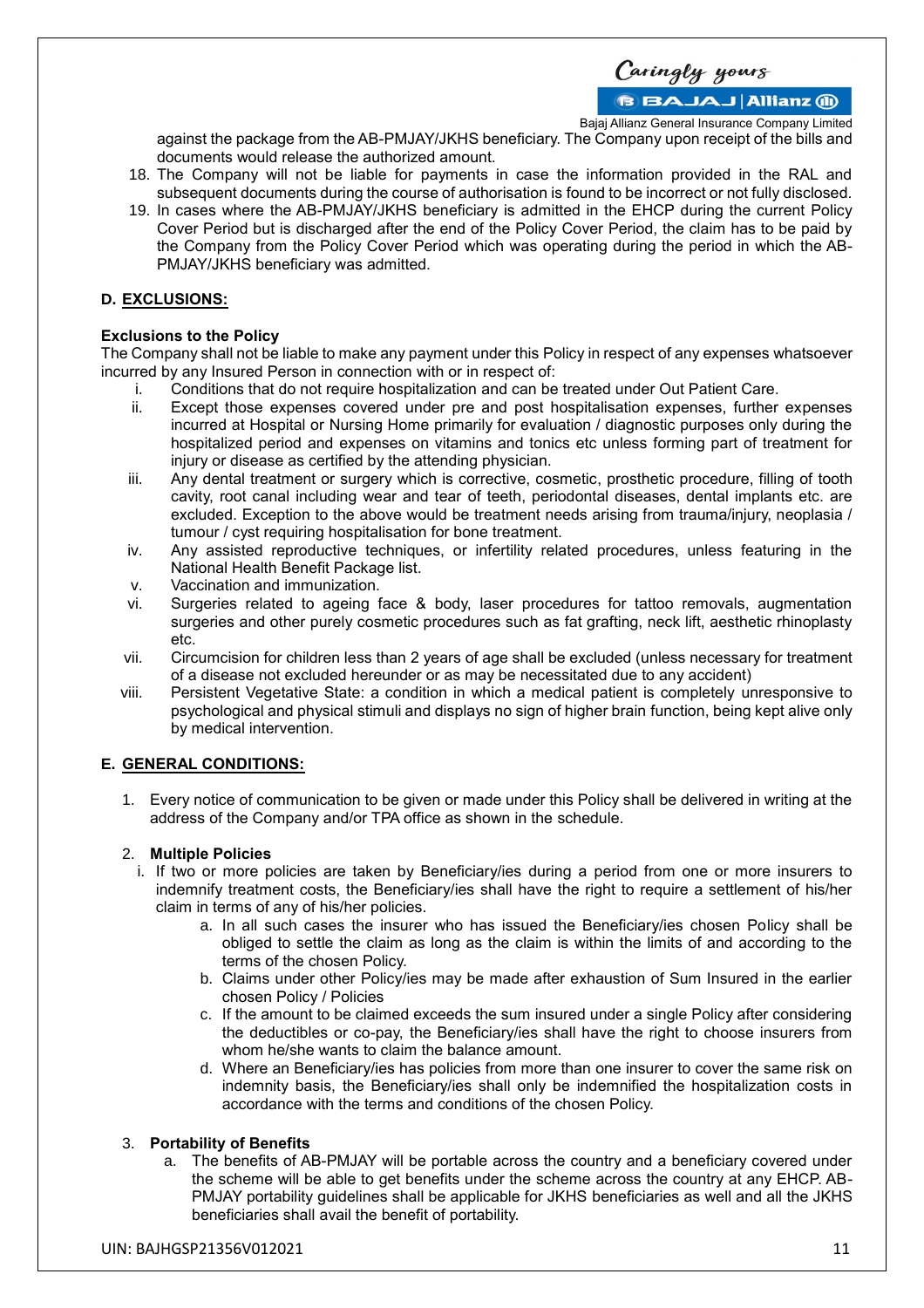Caringly yours

**BBAJAJ Allianz M** 

Bajaj Allianz General Insurance Company Limited

- b. Package rates of the hospital where benefits are being provided will be applicable while payment will be done by the Company that is covering the beneficiary under its Policy.
- c. The Company is required to honour claims from any empanelled hospital under the scheme within India and will settle claims within 30 days of receiving them.
- d. To ensure true portability of AB-PMJAY, State/UT Governments participating in the Scheme are deemed to be in arrangement with ALL other States/UTs through NHA, that are implementing AB-PMJAY for allowing sharing of network hospitals, transfer of claim & transaction data arising in areas beyond the service area. Portability option shall be applicable to JKHS beneficiaries as well.
- e. Detailed guidelines of portability are provided at schedule 9 of the Tender Document.

#### 4. **Governing Law and Jurisdiction**

- 1. This Insurance Contract and the rights and obligations of the Parties under this Insurance Contract shall be governed by and construed in accordance with the Laws of the Republic of India.
- 2. The courts in Srinagar or Jammu shall have the exclusive jurisdiction over any disputes arising under, out of or in connection with this Insurance Contract.

#### 5. **Assignment by Beneficiaries or Empanelled Health Care Providers**

- 1. The Parties agree that each Policy shall specifically state that no Beneficiary shall have the right to assign or transfer any of the benefits or the Covers made available to it under this Insurance Contract or any Policy.
- 2. The Parties agree that the Empanelled Health Care Providers may assign, transfer, pledge, charge or mortgage any of their rights to receive any sums due or that will become due from the Company in favour of any third party.

Without limiting the foregoing, the Parties acknowledge that the public Empanelled Health Care Providers in the Service Area that are under the management of Rogi Kalyan Samitis may assign all or part of their right to receive Claims Payments from the Company in favour of the Government of J&K or any other department, organization or public body that is under the ownership and/or control of the Government of J&K.

On and from the date of receipt of a written notice from the public Empanelled Health Care Providers in the Service Area or from the Government of J&K, the Company shall pay all or part of the Claims Payments to the person(s) so notified.

#### 6. **Claims Management Guidelines including Portability**

All Empanelled Health Care Providers (EHCP) will make use of IT system of AB-PMJAY to manage the claims related transactions. IT system of AB-PMJAY has been developed for online transactions and all stakeholders are advised to maintain online transactions preferably to ensure the claim reporting in real time. However, keeping in mind the connectivity constraints faced by some districts an offline arrangement has also been included in the IT system that has to be used only when absolute. The AB-PMJAY strives to make the entire claim management paperless that is at any stage of claim registration, intimation, payment, investigation by EHCP or by the Company the need of submission of a physical paper shall not be required. This mean that this claim data will be sent electronically through IT system to the Central/ State server. The NHA, SHA, Insurer (if applicable), and EHCP shall be able to access this data with respect to their respective transaction data only.

Once a claim has been raised (has hit the Central/State server), the following will need to be adhered to by the Insurance Companies regarding claim settlement:

#### **1. Claim Payments and Turn-around Time**

The Company shall comply with the following procedure regarding the processing of claims received from the Empanelled Health Care Providers:

- A. The Company shall require the Empanelled Health Care Providers to submit their Claims electronically as early as possible but not later than 7 days after discharge in the defined format to be prescribed by the NHA/SHA/Company. If EHCP fails to submit the claims within 7 days, the EHCP shall take written permission from SHA for submission of claims. Claims submitted beyond 21 days of discharge of patients will not be admissible. However, in case of Public EHCPs this time may be relaxed as defined by SHA.
- B. The Company shall decide on the acceptance or rejection of any Claim received from an Empanelled Health Care Provider. Any rejection notice issued by the Company to the EHCP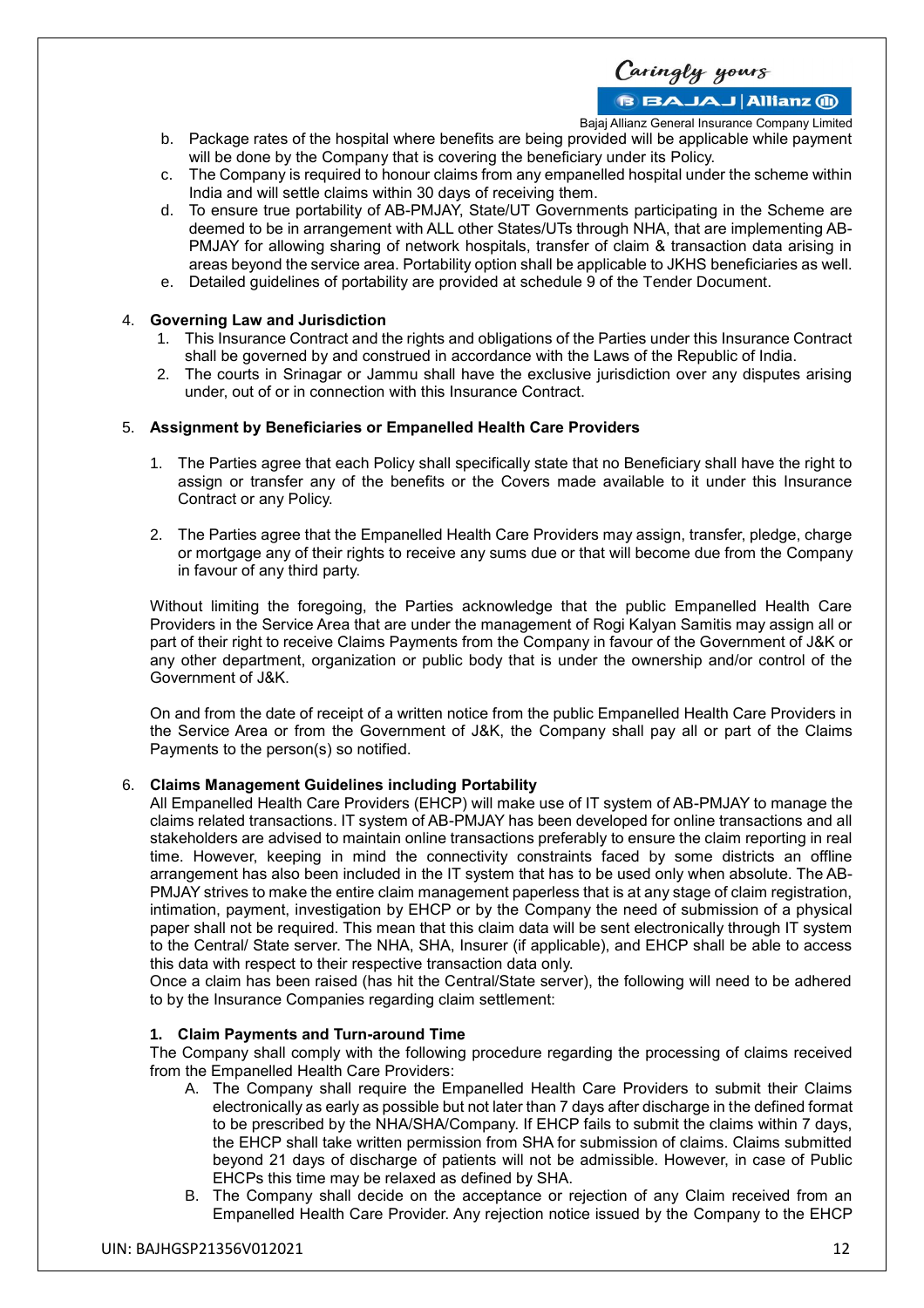### **BBAJAJ Allianz (ii)**

Bajaj Allianz General Insurance Company Limited

shall state clearly that such rejection is subject to the Empanelled Health Care Provider's right to file a complaint with the relevant Grievance Redressal Committee against such decision to reject such Claim.

- C. If the Company rejects a Claim, the Company shall issue an electronic (e)-notification of rejection to the Empanelled Health Care Provider stating details of the Claim summary; reasons for rejection; and details of the District Grievance Nodal Officer. e-notification of rejection shall be issued to the State Health Agency and the Empanelled Health Care Provider within 15 days (30 days for Portability Cases) of receipt of the electronic Claim. The Company should inform the Empanelled Health Care Provider of its right to seek redressal for any Claim related grievance before the District Grievance Redressal Committee in its e-notification of rejection.
- D. If a Claim is rejected because the Empanelled Health Care Provider making the Claim is not empanelled for providing the health care services in respect of which the Claim is made, then the Company shall while rejecting the Claim inform the Beneficiary of an alternate Empanelled Health Care Provider where the benefit can be availed in future. The Company shall be responsible for settling all claims as per timelines provided in schedule 12 B.
- E. The Company shall make the full Claim Payment without deduction of tax, for all PHCs, CHCs, District Hospitals and other government sponsored hospitals, subject to compliance of Income Tax Act, 1961 and its Allied Rules. In case of private healthcare providers the Company shall make the full Claim Payment without deduction of tax, if the Empanelled Health Care Provider submits a tax exemption certificate to the Company within 7 days after signing the agreement with the Company making a Claim. If the Empanelled Health Care Provider fails to submit a tax exemption certificate to the Company, then the Company shall make the Claim Payment after deducting tax at the applicable rate.
- F. If the Beneficiary is admitted by an Empanelled Health Care Provider during a Policy Cover Period, but is discharged after the end of such Policy Cover Period and the Policy is not renewed, then the arising Claim shall be paid in full by the Company subject to the available Sum Insured.
- G. If a Claim is made during a Policy Cover Period and the Policy is not subsequently renewed, then the Company shall make the Claim Payment in full subject to the available Sum Insured.
- H. The process specified in paragraphs (b) to (e) above in relation to Claim Payment or investigation of the Claim shall be completed such that the Turn-around Time shall be no longer than 15 days.
- I. If delay by SHA in release of Premium results in delay of Claim Payment by the Company beyond laid down TATs, then the same may not be considered towards penalty under schedule 12 B
- J. The counting of days for the purpose of this Clause shall start from the date of receipt of the Claim.
- K. The Company shall make Claim Payments to each Empanelled Health Care Provider against Claims received through electronic transfer to such Empanelled Health Care Provider's designated bank account.
- L. All Claims audits/investigations shall be undertaken by qualified and experienced Medical Practitioners appointed by the Company to ascertain the nature of the disease, illness or accident and to verify the eligibility thereof for availing the benefits under this Insurance Contract and relevant Policy. The Company's medical staff shall not impart or advise on any Medical Treatment, Surgical Procedure or Follow-up Care or provide any OPD Benefits or provide any guidance related to cure or other care aspects.
- M. The Company shall submit monthly details of:
	- i. all Claims that are under investigation to the district nodal officer of the State Health Agency for its review;
	- ii. every Claim that is pending Beyond Turn Around Time to the State Health Agency, along with its reasons for delay in processing such Claim; and
	- iii. details of applicable penalty as per KPIs mentioned under schedule 12 of the Tender Document.
- N. The Company may collect at its own cost, complete Claim papers from the Empanelled Health Care Provider, if required for audit purposes. This shall not have any bearing on the Claim Payments to the Empanelled Health Care Provider.
- O. In case the Company hires Third Party Administrator (TPA), it shall ensure that the TPA does not approve or reject any Claims on its behalf and that the TPA is only engaged in the processing of Claims. The TPA may however recommend to the Company on the action to be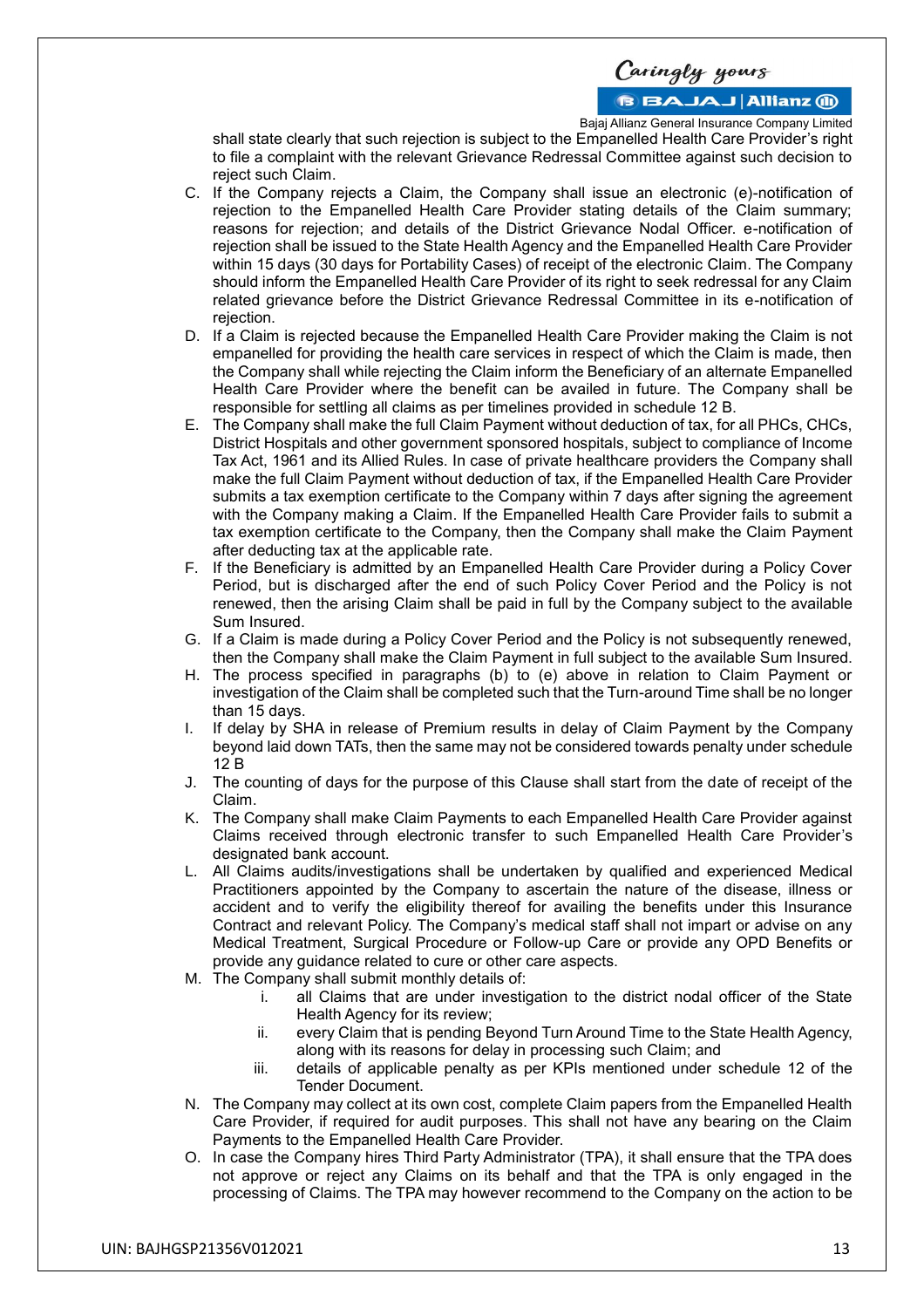Caringly yours

**BBAJAJ Allianz M** 

Bajaj Allianz General Insurance Company Limited

taken in relation to a Claim. However, the final decision on approval and rejection of Claims shall be made by the Company.

- P. The Company shall, at all times, comply with and ensure that its TPA is in compliance with TPA Regulations, Health Insurance Regulations and any other Law issued or notified by the IRDAI in relation to the provision of Cashless Access Services and Claims processing.
- Q. The overall responsibility of the execution of the Contract will rest solely and completely with the Company, irrespective of whether it engages a TPA or not.
- R. With regard to submission of claims, claims processing, handling of claim queries, and all other related details, Company shall adhere to prevalent NHA's Claims Adjudication guideline.
- 2. Penalty on Delay in Settlement of Claims

There will be a penalty for delay in settlement of claims by the Insurance Companies or TPA appointed by Company's beyond the turnaround time of 15 days. A penalty of 1% of claimed amount per week for delay beyond 15 days to be paid directly to the hospitals by the Insurance Companies or TPA appointed by Company. This penalty will become due after 30 days in case of Inter-State claims or portability of Benefits

3. Update of Claim Settlement

The Insurance Company or TPA appointed by Company will need to update the claim settlement data on the portal on a daily basis and this data will need to be updated within 24 hours of claims payment. Any claim payment which has not been updated shall be deemed to have been unpaid and the interest, as applicable, shall be charged thereon.

- 4. Amicable Resolution:
	- a) In the event of any Dispute between the Parties, either Party may require such Dispute to be referred to [CEO of SHA] and the [Chairman of the Board of Directors]/[governing body] of the Company for amicable settlement. Upon such reference, the said persons shall meet no later than 7 (seven) days from the date of reference to discuss and attempt to amicably resolve the Dispute.
	- b) If the Dispute is not amicably settled within 15 (fifteen) days of the meeting for amicable resolution between the parties; either Party may refer the Dispute to arbitration
- 5. Any Dispute which is not resolved amicably by amicable resolution procedure shall be finally decided by reference to arbitration by a Board of Arbitrators. The provisions of the Arbitration and Conciliation Act, 1996 and Rules thereunder will be applicable and the award made there under shall be final and binding upon the parties hereto, subject to legal remedies available under the law. Such differences shall be deemed to be a submission to arbitration under the Indian Arbitration and Conciliation Act, 1996, or of any modifications, Rules or re-enactments thereof. The seat and venue of such Arbitration proceedings will be held at Jammu/Srinagar , India. Any legal dispute will come under the sole and exclusive jurisdiction of Jammu & Kashmir, India.. The language of arbitration proceedings shall be English.

The Board of arbitrators shall consist of 3 arbitrators, with each Party appointing one arbitrator and the third arbitrator being appointed by the two arbitrators so appointed. If the parties cannot agree on the appointment of the Arbitrator within a period of one month from the notification by one party to the other of existence of such dispute, then the Arbitrator shall be appointed by the High Court of Jammu & Kashmir, India

The Arbitrator shall make a reasoned award (the "Award"). Such award shall be implemented by the parties concerned within such time as directed by the Arbitrator in such Award.

The Company and the SHA agree that an Award may be enforced against the Company and/or the SHA, as the case may be, and their respective assets wherever situated as stated in Arbitration Award. Both the Parties to bear their own cost pertaining to the Arbitration Proceedings.

- 6. Right of Appeal and Reopening of Claims
	- A. The Empanelled Health Care Provider shall have a right of appeal against a rejection of a Claim by the Company, if the Empanelled Health Care Provider feels that the Claim is payable. Such decision of the Company may be appealed by filing a grievance with the DGNO within 15 days of rejection of claim, in accordance with Grievance Redressal clause of this Insurance Contract. SHA may relax these timelines for public hospitals.
	- B. The Company and/or the DGNO or the DGRC, as the case maybe, may re-open the Claim, if the Empanelled Health Care Provider submits the proper and relevant Claim documents that substantiates their right to re-open such claims.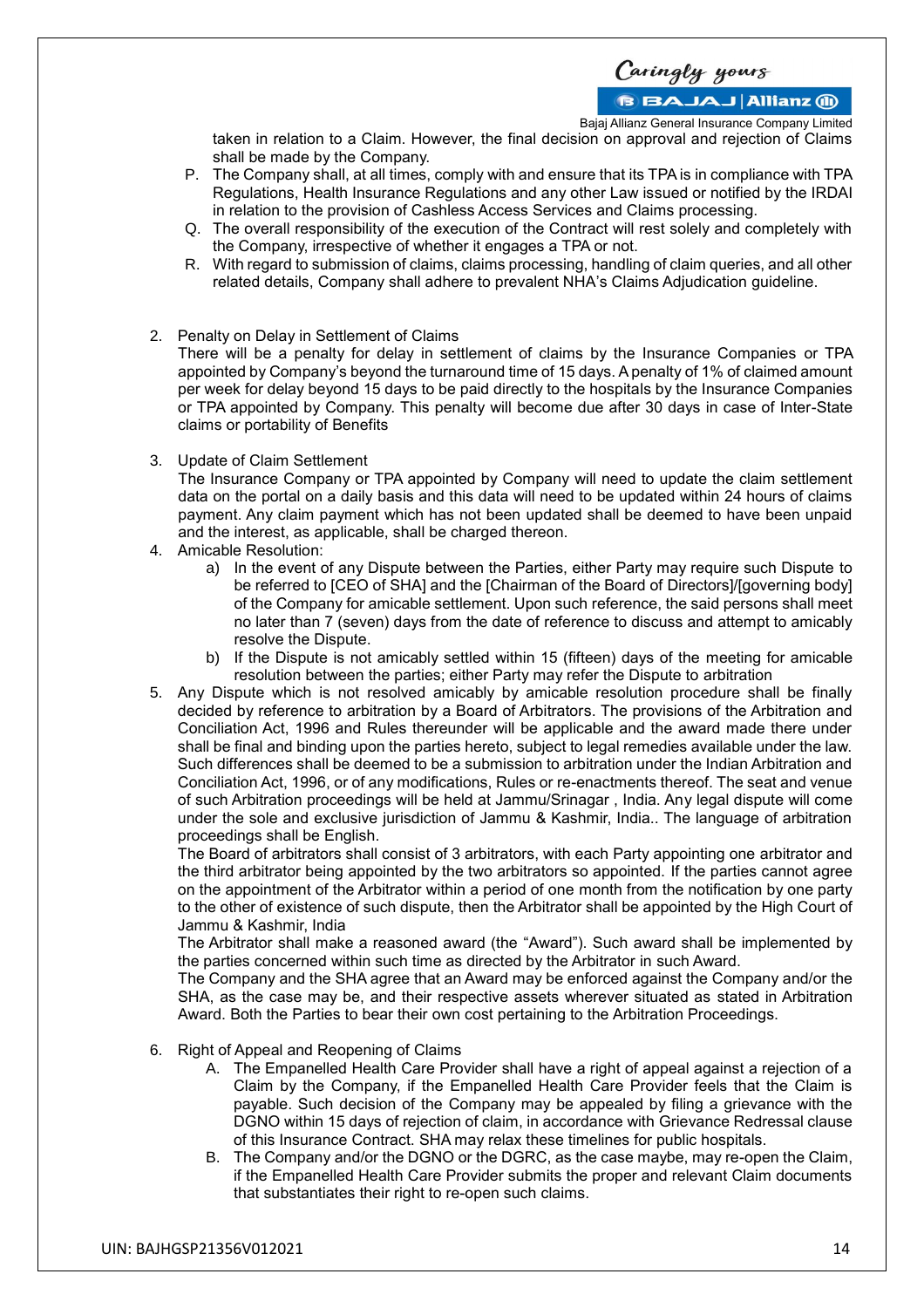

7. Guidelines for Portability

An Empanelled Health Care Provider (EHCP) under AB-PMJAY in any state should provide services as per AB-PMJAY guidelines to beneficiaries from any other state also participating in AB-PMJAY. This means that a beneficiary will be able to get treatment outside the EHCP network of his/her Home State. Any empanelled hospital under AB-PMJAY will not be allowed to deny services to any AB-PMJAY beneficiary. All interoperability cases shall be mandatorily under pre-authorisation mode and pre-authorisation guidelines of the treatment delivery state in case of AB-PMJAY implementing States / UTs or indicative pre-authorisation guidelines as issued by NHA, shall be applicable.

### 7. **Payment Of Premium**

The payment of the premium to the Company by the SHA wil be done as per the following schedule annually:

| Sr.<br>No. | <b>Central Central &amp;</b><br><b>State Premium Split</b><br><b>Ratio</b> | Instalment 1 (On or<br>before the<br>commencement of<br><b>Policy Cover Period)</b> | Instalment 2<br>(After completion of<br>2nd Quarter of the<br><b>Policy Cover Period</b><br>dated) | Instalment 3<br>(After completion<br>of 10 Instalment 3<br>(After completion<br>of 10<br>months of the<br><b>Policy</b><br><b>Cover Period)</b><br>months of the<br><b>Policy</b><br><b>Cover Period)</b> |
|------------|----------------------------------------------------------------------------|-------------------------------------------------------------------------------------|----------------------------------------------------------------------------------------------------|-----------------------------------------------------------------------------------------------------------------------------------------------------------------------------------------------------------|
| i.         | <b>AB-PM JAYcentrally</b><br>sponsored                                     | 45% of premium / cost<br>of implementation                                          | 45% of premium / cost<br>of implementation                                                         | 10% of the Premium<br>/ Cost of                                                                                                                                                                           |
|            | SECC 2011 family                                                           |                                                                                     |                                                                                                    | implementation                                                                                                                                                                                            |
|            | units: Union Territory<br>of Jammu and                                     |                                                                                     |                                                                                                    |                                                                                                                                                                                                           |
|            | Kashmir:                                                                   |                                                                                     |                                                                                                    |                                                                                                                                                                                                           |
|            | Centre: 90<br>State: 10                                                    |                                                                                     |                                                                                                    |                                                                                                                                                                                                           |
| ii.        | JKHS.                                                                      | 45% of premium / cost                                                               | 45% of premium / cost                                                                              | 10% of the Premium /                                                                                                                                                                                      |
|            | State: 100                                                                 | of implementation                                                                   | of implementation                                                                                  | Cost<br>Ωt<br>implementation                                                                                                                                                                              |

### 8. **Penalties**

| S. No.         | <b>Availability KPI</b>                | Timeline                                                                                                                                                       | Penalty                                                                                                                                                 |
|----------------|----------------------------------------|----------------------------------------------------------------------------------------------------------------------------------------------------------------|---------------------------------------------------------------------------------------------------------------------------------------------------------|
|                | Premium<br>Payment<br>by<br><b>SHA</b> | Premium payment as per<br>schedule                                                                                                                             | Interest $@$ 1% on due premium<br>amount for<br>every 30 days' delay or part<br>thereof shall be<br>paid by the SHA to the Insurer                      |
| $\overline{2}$ | Premium refund by IC                   | 30 days from the date of<br>notice                                                                                                                             | 1.5% penal interest for every<br>month of delay<br>or part thereof if not received<br>within 30 days                                                    |
| 3              | Payment of Penalties by<br>IC          | • 15 days from date or<br>receiving the quarterly<br>payment notice in case non<br>contested payment<br>• 30 days in case IC<br>contests<br>the levied penalty | Interest $@$ 1.5% on<br>due<br>penalty amount for<br>every 30 days delay or part<br>thereof shall be<br>paid as penal interest by the<br>Insurer to SHA |

- 9. Renewal of the Insurance Contract
	- a. The 3-year Term of this Insurance Contract is subject to review for renewal after every 12 months from start date of the Policy with reference to the performance criteria laid out in schedule 12 of the Tender Document.
	- b. All decisions related to renewal shall vest with the SHA.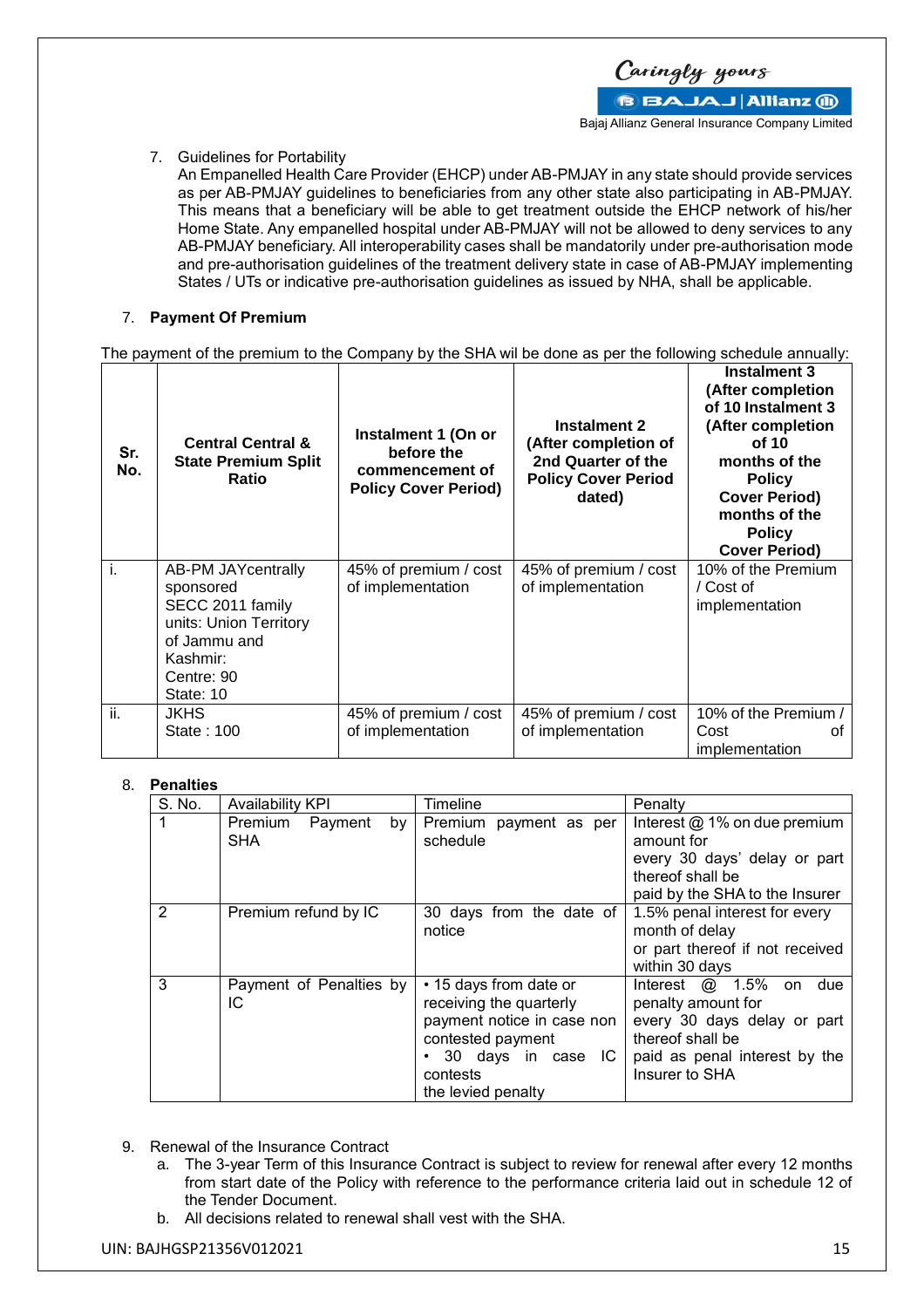

Bajaj Allianz General Insurance Company Limited

- c. The SHA shall take the decision regarding the Insurance Contract renewal
- d. The Company hereby acknowledges and accepts that the decision related to renewal is at the discretion of the SHA and this shall not be deemed as a right of the Company under this Insurance Contract.
- 10. Refund of Premium and Payment of Additional Premium at the end of contract period
	- a. The SHA shall issue a letter to the Company stating the Company's average Claim Ratio for the entire Term of Policy Cover Period for the UT. If the contract is terminated earlier by the SHA, date of termination of Policy shall be considered as Term for Policy Cover Period and stated for Company's average claim Ratio. In the letter, the SHA shall indicate the amount of premium that the Company shall be obliged to return. The amount of premium to be refunded shall be calculated based on the provisions of Clause 10.2.b of the Tender Document.
	- b. After adjusting flat 15% percent of premium towards administrative cost (including all costs excluding only service tax and any cess, if applicable) and after settling of all claims, if there remains surplus: 100 percent of leftover surplus should be refunded by the Company to the SHA as per timeline mentioned in schedule 12 D of the Tender Document.
	- c. If the Company fails to refund the Premium within 90-day period and/ or the default interest thereon, the SHA shall be entitled to recover such amount along with applicable Penalty as a debt due from the Company. Please refer to Clause 41 for details regarding Dispute Resolution.
	- d. If the Company's average Claim Ratio for the full 12 months is in excess of 120 percent for Category A States and 115 percent for Category B States, then the SHA will be liable to bear 50% of additional claim cost in excess of the total Premium already paid by it and remaining 50% shall be borne by the Insurance Company. The total premium, including this additional claim cost, shall be borne by SHA only till the ceiling limit of premium set under AB-PMJAY/JKHS for Central and State Governments' share. After the ceiling is reached claims cost will need to be borne entirely by the Company.
	- e. However, Payment of Premium by SHA and Refund of premium by Company are two separate activities. Payment of Premium shall be as per Clause 10.1 and Refund of Premium by Company shall be as per Clause 10.2. Under no circumstances, any party shall claim to corelate these two activities.
- 11. Termination of the Insurance Contract and Consequences

### Grounds for Termination

The State Health Agency shall have the right to terminate this Insurance Contract upon the occurrence of any of the following events (each an Company Event of Default), provided that such event is not attributable to a Force Majeure Event:

- a) the Company fails to duly obtain a renewal of its registration with the IRDAI or the IRDAI revokes or suspends the Company's registration for the Company's failure to comply with applicable Insurance Laws or the Company's failure to conduct the general or health insurance business in accordance with applicable Insurance Laws or the code of conduct issued by the IRDAI; or
- b) If at any time any payment, assessment, charge, lien, refund of premium, penalty or damage herein specified to be paid by the Company to the SHA, or any part thereof, shall be in arrears and unpaid within 60 days of receipt of a written notice from the SHA requesting payment thereof; or
- c) the Company is otherwise in material breach of this Insurance Contract that remains unrectified despite receipt of a 60-day cure notice from the SHA; or
- d) any representation, warranty or undertaking given by the Company proves to be incorrect in a material respect or is breached; or
- e) The Company has successively infringed the terms and conditions of the Insurance Contract and/or has failed to rectify the same even after the expiry of the notice period for rectification of such infringement then it would amount to material breach of the terms of the Insurance Contract by the Company; or
	- f) The Company has failed to perform or discharge any of its obligations in accordance with the provisions of the Insurance Contract with SHA unless such event has occurred because of a Force Majeure Event, or due to reasons solely attributable to the SHA without any contributory factor of the Company; or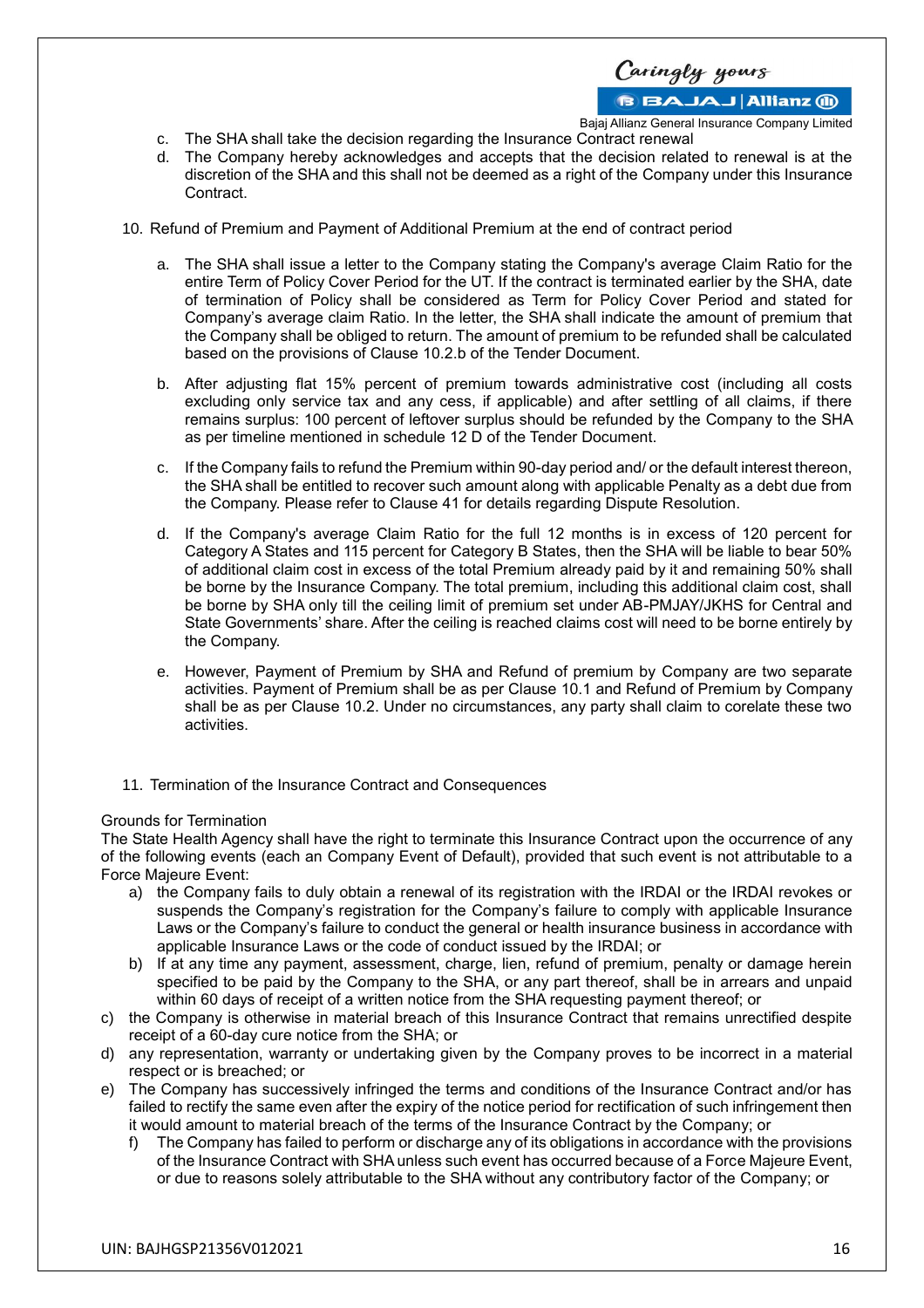Caringly yours **BBAJAJ Allianz M** 

Bajaj Allianz General Insurance Company Limited

- g) The Company engaging or knowingly has allowed any of its employees, agents, tenants, contractor or representative to engage in any activity prohibited by law or which constitutes a breach of or an offence under any law, in the course of any activity undertaken pursuant to the Insurance Contract; or
- h) The Company has been adjudged as bankrupt or become insolvent; or
- i) Any petition for winding up of the Company has been admitted and liquidator or provisional liquidator has been appointed or the Company has been ordered to be wound up by Court of competent jurisdiction, except for the purpose of amalgamation or reconstruction with the prior consent of the SHA, provided that, as part of such or reconstruction and the amalgamated or reconstructed entity has unconditionally assumed all surviving obligations of the Company under the Insurance Contract; or
- j) The Company has abandoned the Project Office(s) of the AB-PMJAY and is noncontactable for two weeks over phone and email; or
- k) Performance against KPI is below the threshold specified in schedule 12 of the Tender Document, including pertaining to SPD trigger; or
- l) Intentional or unintentional act of undisputedly proven fraud committed by the Company.

Upon the occurrence of an Company Event of Default, the State Health Agency may, without prejudice to any other right it may have under this Insurance Contract, in law or at equity, issue a notice of its intention to terminate this Insurance Contract to the Company (Preliminary Termination Notice).

If the Company fails to remedy or rectify the Company Event of Default stated in the Preliminary Termination Notice within 30 days of receipt of the Preliminary Termination Notice, the State Health Agency will be entitled to terminate this Insurance Contract by issuing a final termination notice (Final Termination Notice).

SHA will provide prorata premium for the period for which Company has provided the Policy within 30 days of effective date of termination and fulfilment of obligations of Company. In case excess premium with respect to prorata Policy has been already received by the Company then Company will need to refund the excess premium excluding the premium due for the prorata period within 30 days of end of Policy.

### 12. **Migration of Policies Post Termination**

- a. At least 120 days prior to the expiration of this Insurance Contract or the Termination Date, the SHA may issue a written request to the Company seeking a migration of the Policies for all the districts in the Service Area (Migration Request) to another insurance company (New Insurer).
- b. Once the SHA has issued such a Migration Request:
	- The SHA shall have the right to identify the New Insurer to whom the Policies will be migrated up to 30 days prior to the expiration date or the Termination Date.
	- ii) The SHA shall also have the right to withdraw the Migration Request at any time prior to the 30 day period immediately preceding the expiration date or the Termination Date. If the SHA chooses to withdraw the Migration Request, then the remaining provisions of this Section shall not apply from the date of such withdrawal and this Insurance Contract shall terminate forthwith upon the withdrawal of the Migration Request. The reasons for withdrawal of Migration Request shall be placed on record by SHA.
- c. Upon receiving the Migration Request, the Insurer shall commence preparing Claims data, and current status of implementation of training provided to Empanelled Health Care Providers and any other information sought by the SHA in the format prescribed by the SHA at that point in time.
- d. Within 7 days of receiving notice of the New Insurer, the Company shall promptly make available all of the data prepared by it to the New Insurer.
- e. The Insurer shall not be entitled to:
	- i) refuse to honour any Claims made by the EHCPs on or before the date of expiration or the Termination Date until the migration process has been completed and the New Insurer assumes all of the risks under the Policies for the Service Area; or
	- ii) cancel the Policies for the Service Area until the migration process has been completed and the New Insurer assumes all of the risks under the Policies for the Service Area; or
	- iii) charge the SHA, the New Insurer or any third person with any commission, additional charges, loading charges or otherwise for the purpose of migrating the Policies to the New Insurer.
- f. The Company shall be entitled to retain the proportionate Premium for the period between the date on which a termination notice has been issued and the earlier to occur of:  $(x)$  the date on which the New Insurer assumes all the risks under the Policies; and (y) the date of withdrawal of the Migration Request (the Migration Termination Date).

### 13. **Grievance Redressal**

UIN: BAJHGSP21356V012021 17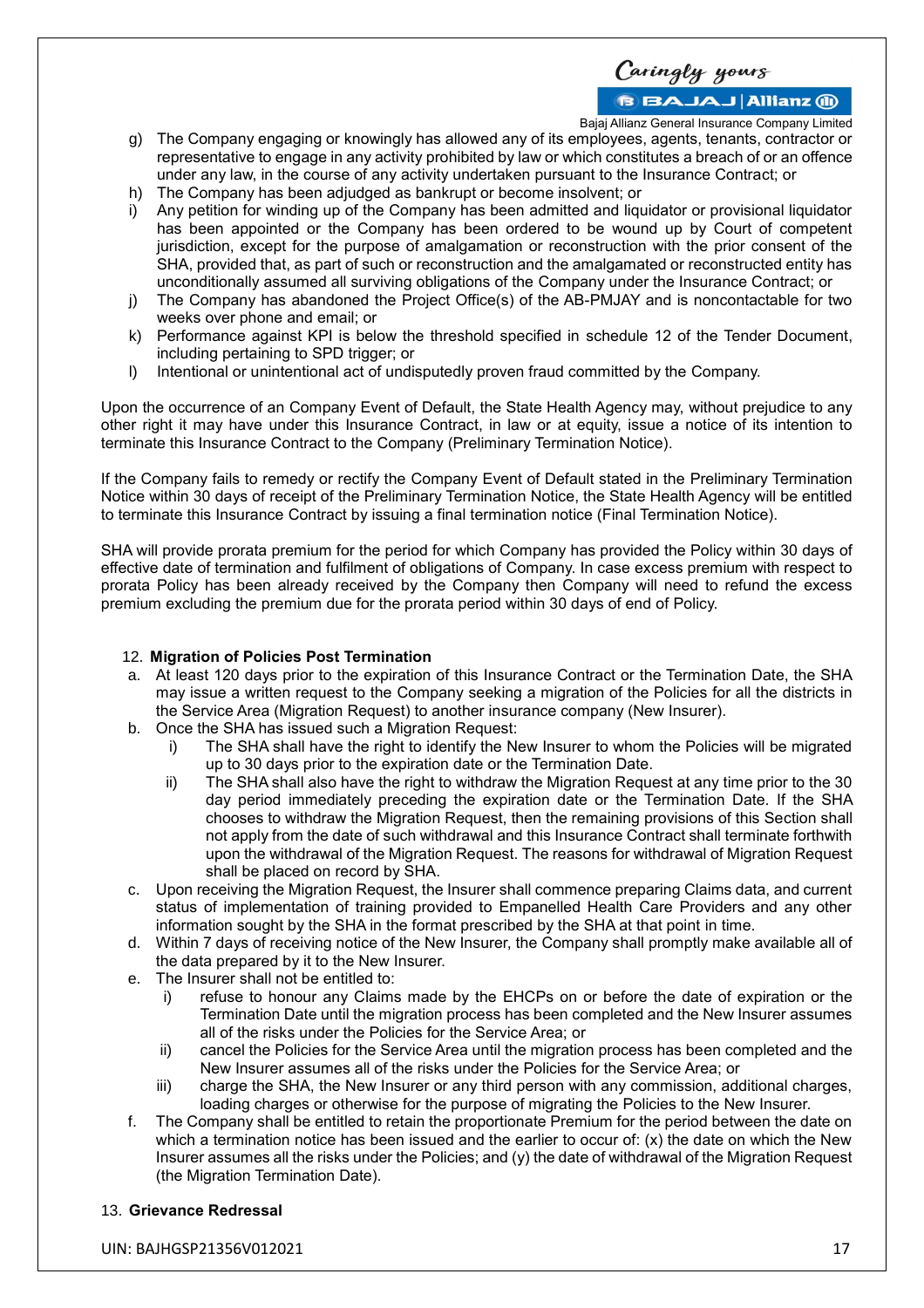Caringly yours **BBAJAJ Allianz M** 

Bajaj Allianz General Insurance Company Limited

A robust and strong grievance redressal mechanism has been designed for AB-PMJAY. The District authorities shall act as a frontline for the redressal of Beneficiaries' / Providers / other Stakeholder's grievances. The District authorities shall also attempt to solve the grievance at their end. The grievances so recorded shall be numbered consecutively and the Beneficiaries / Providers or any other aggrieved party shall be provided with the number assigned to the grievance. The District authorities shall provide the Beneficiaries/ Provider or any other aggrieved party with details of the follow-up action taken as regards the grievance as per the process laid down. The District authorities shall also record the information in preagreed format of any complaint / grievance received by oral, written or any other form of communication.

Under the Grievance Redressal Mechanism of AB-PMJAY, set of three tier Grievance Redressal Committees have been set up to attend to the grievances of various stakeholders at different levels. Details of Grievance Redressal mechanisms and guidelines are published and revised by NHA from time to time, Company shall ensure adherence to these guidelines while conducting grievance redressal.

#### 14. **Compliance with the Orders of the Grievance Redressal Committees**

- The Company shall ensure that all orders of the Grievance Redressal Committees by which it is bound are complied with within 30 days of the issuance of the order, unless such order has been stayed on appeal.
	- ii If the Company fails to comply with the order of any Grievance Redressal Committee within such 30-day period, the Company shall be liable to pay a penalty of Rs. 25,000 per week or part thereof

### **Annex 1: Detailed Empanelment Criteria**

A Hospital would be empanelled as a network private hospital with the approval of the respective State Health Authority1 if it adheres with the following minimum criteria:

- 1. Should have at least 10 inpatient beds with adequate spacing and supporting staff as per norms.
	- i) Exemption may be given for single-specialty hospitals like Eye and ENT.
	- ii) General ward @80sq ft per bed, or more in a Room with Basic amenities- bed, mattress, linen, water, electricity, cleanliness, patient friendly common washroom etc. Non-AC but with fan/Cooler and heater in winter.
- 2. It should have adequate and qualified medical and nursing staff (doctors2 & nurses3), physically in charge round the clock; (necessary certificates to be produced during empanelment).
- 3. Fully equipped and engaged in providing Medical /Surgical services, commensurate to the scope of service/ available specialities and number of beds.
	- i) Round-the-clock availability (or on-call) of a Surgeon and Anaesthetist where surgical services/ day care treatments are offered.
	- ii) Round-the-clock availability (or on-call) of an Obstetrician, Paediatrician and Anaesthetist where maternity services are offered.
	- iii) Round-the-clock availability of specialists (or on-call) in the concerned specialties having sufficient experience where such services are offered (e.g. Orthopaedics, ENT, Ophthalmology, Dental, general surgery (including endoscopy) etc.)
- 4. Round-the-clock support systems required for the above services like Pharmacy, Blood Bank, Laboratory, Dialysis unit, Endoscopy investigation support, Post op ICU care with ventilator support, X-ray facility (mandatory) etc., either 'In-House' or with 'Outsourcing arrangements', preferably with NABL accredited laboratories, with appropriate agreements and in nearby vicinity.
- 5. Round-the-clock Ambulance facilities (own or tie-up).
- 6. 24 hours emergency services managed by technically qualified staff wherever emergency services are offered
	- i) Casualty should be equipped with Monitors, Defibrillator, Nebulizer with accessories, Crash Cart, Resuscitation equipment, Oxygen cylinders with flow meter/ tubing/catheter/face mask/nasal prongs, suction apparatus etc. and with attached toilet facility.
- 7. Mandatory for hospitals wherever surgical procedures are offered:
	- i) Fully equipped Operation Theatre of its own with qualified nursing staff under its employment round the clock.
	- ii) Post-op ward with ventilator and other required facilities.
- 8. Wherever intensive care services are offered it is mandatory to be equipped with an Intensive Care Unit (For medical/surgical ICU/HDU/Neonatal ICU) with requisite staff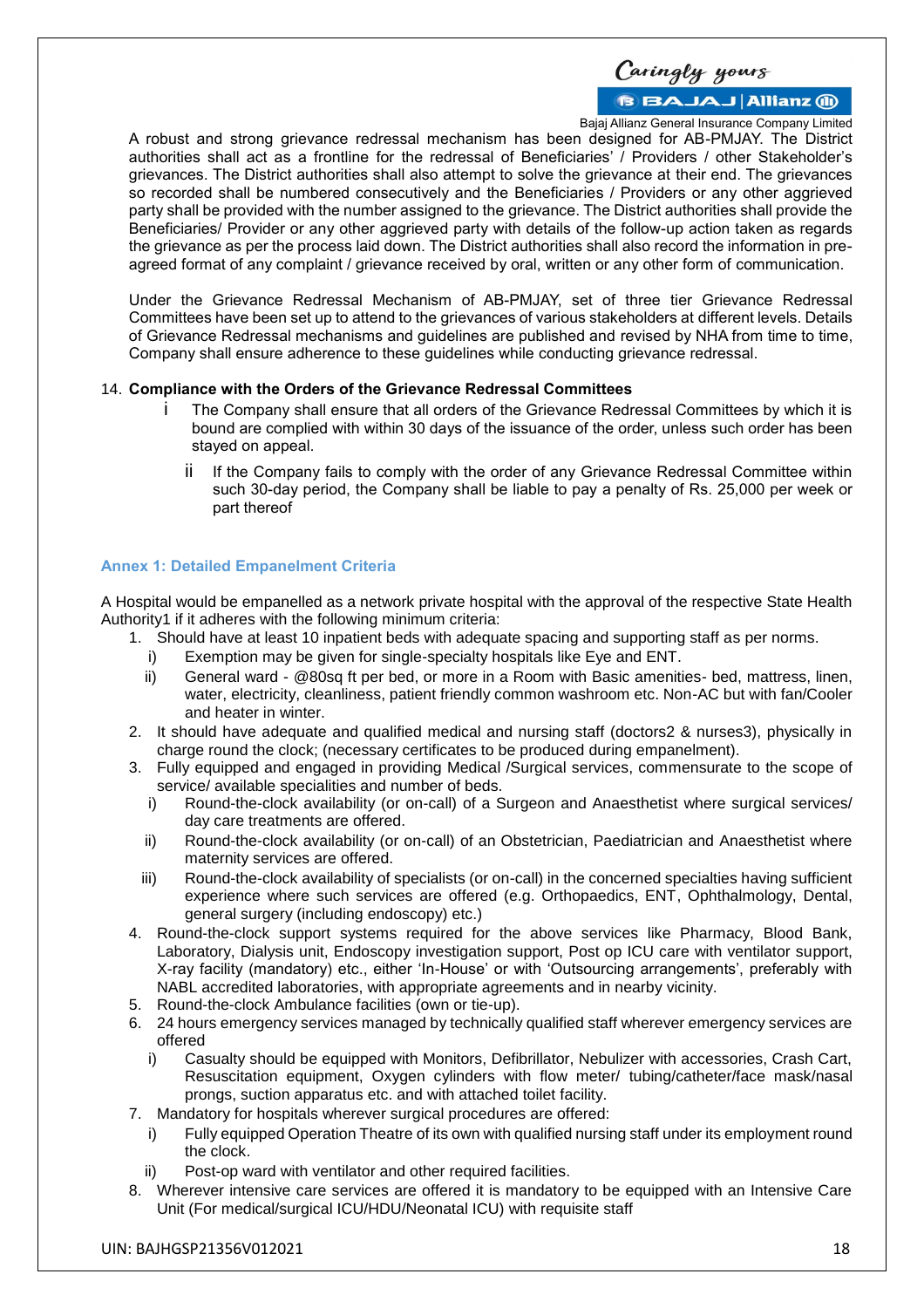Caringly yours

### **BBAJAJ Allianz (ii)**

Bajaj Allianz General Insurance Company Limited

- i) The unit is to be situated in close proximity of operation theatre, acute care medical, surgical ward units, labour room and maternity room as appropriate.
- ii) Suction, piped oxygen supply and compressed air should be provided for each ICU bed.
- iii) Further ICU- where such packages are mandated should have the following equipment:
	- 1) Piped gases
	- 2) Multi-sign Monitoring equipment
	- 3) Infusion of ionotropic support
	- 4) Equipment for maintenance of body temperature
	- 5) Weighing scale
	- 6) Manpower for 24x7 monitoring
		- 7) Emergency cash cart
		- 8) Defibrillator.
		- 9) Equipment for ventilation.

10) In case there is common Paediatric ICU then Paediatric equipments, e.g.: paediatric ventilator, Paediatric probes, medicines and equipment for resuscitation to be available.

- iv) HDU (high dependency unit) should also be equipped with all the equipment and manpower as per HDU norms.
- 9. Records Maintenance: Maintain complete records as required on day-to-day basis and is able to provide necessary records of hospital / patients to the Society/Insurer or his representative as and when required.
	- i) Wherever automated systems are used it should comply with MoHFW/ NHA EHR guidelines (as and when they are enforced)
	- ii) All AB-PMJAY cases must have complete records maintained
	- iii) Share data with designated authorities for information as mandated.
- 10. Legal requirements as applicable by the local/state health authority.
- 11. Adherence to Standard treatment guidelines/ Clinical Pathways for procedures as mandated by NHA from time to time.
- 12. Registration with the Income Tax Department.
- 13. NEFT enabled bank account
- 14. Telephone/Fax
- 15. Safe drinking water facilities/Patient care waiting area
- 16. Uninterrupted (24 hour) supply of electricity and generator facility with required capacity suitable to the bed strength of the hospital.
- 17. Waste management support services (General and Bio Medical) in compliance with the biomedical waste management act.
- 18. Appropriate fire-safety measures.
- 19. Provide space for a separate kiosk for AB-PMJAY beneficiary management (AB-PMJAY nonmedical4 coordinator) at the hospital reception.
- 20. Ensure a dedicated medical officer to work as a medical5 co-ordinator towards AB-PMJAY beneficiary management (including records for follow-up care as prescribed)
- 21. Ensure appropriate promotion of AB-PMJAY in and around the hospital (display banners, brochures etc.) towards effective publicity of the scheme in co-ordination with the SHA/ district level AB-PMJAY team.
- 22. IT Hardware requirements (desktop/laptop with internet, printer, webcam, scanner/ fax, bio-metric device etc.) as mandated by the NHA.
- 23. Only those Private Hospitals/Institutions which are registered under Directorate of Health Services (Jammu/Kashmir) can be empaneled under ABPMJAY

### **Category 2: Advanced criteria:**

Over and above the essential criteria required to provide basic services under AB-PMJAY (as mentioned in Category 1) those facilities undertaking defined speciality packages (as indicated in the benefit package for specialities mandated to qualify for advanced criteria) should have the following:

- 1. These empanelled hospitals may provide specialized services such as Cardiology, Cardiothoracic surgery, Neurosurgery, Nephrology, Reconstructive surgery, Oncology, Paediatric Surgery, Neonatal intensive care etc.
- 2. A hospital could be empanelled for one or more specialities subject to it qualifying to the concerned speciality criteria for respective packages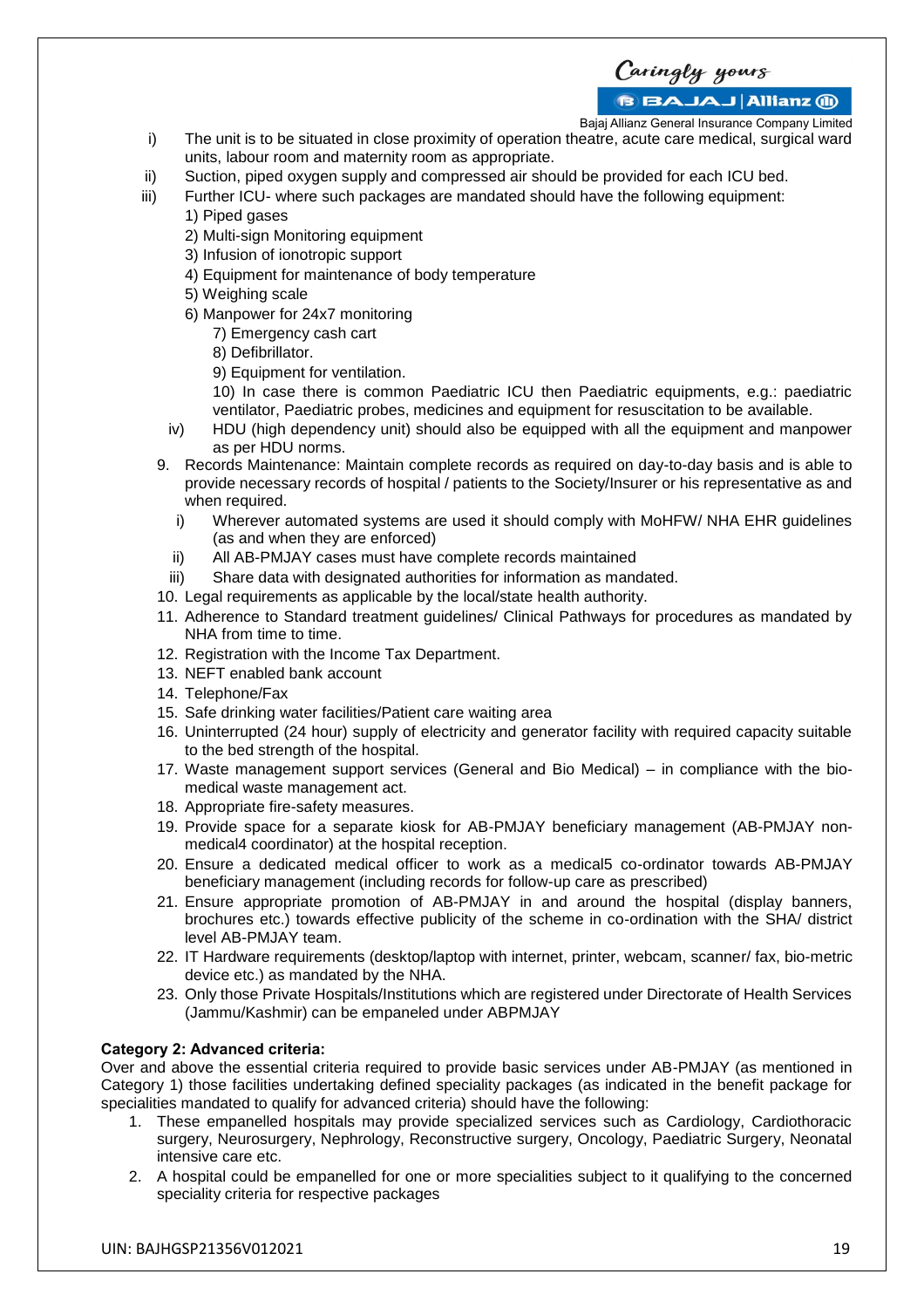Caringly yours

**BBAJAJ Allianz (ii)** 

Bajaj Allianz General Insurance Company Limited

- 3. Such hospitals should be fully equipped with ICCU/SICU/ NICU/ relevant Intensive Care Unit in addition to and in support of the OT facilities that they have.
- 4. Such facilities should be of adequate capacity and numbers so that they can handle all the patients operated in emergencies.
- i) The Hospital should have sufficient experienced specialists in the specific identified fields for which the Hospital is empanelled as per the requirements of professional and regulatory bodies/ as specified in the clinical establishment act/ State regulations.
- ii) The Hospital should have sufficient diagnostic equipment and support services in the specific identified fields for which the Hospital is empanelled as per the requirements specified in the clinical establishment act/ State regulations.
	- 5. Indicative domain specific criteria are as under:

### A. **Specific criteria for Cardiology/ CTVS**

- 1. CTVS theatre facility (Open Heart Tray, Gas pipelines Lung Machine with TCM, defibrillator, ABG Machine, ACT Machine, Hypothermia machine, IABP, cautery etc.)
- 2. Post-op with ventilator support
- 3. ICU Facility with cardiac monitoring and ventilator support
- 4. Hospital should facilitate round the clock cardiologist services.
- 5. Availability of support speciality of General Physician & Paediatrician
- 6. Fully equipped Catheterization Laboratory Unit with qualified and trained Paramedics.

#### B. **Specific criteria for Cancer Care**

- 1. For empanelment of Cancer treatment, the facility should have a Tumour Board which decides a comprehensive plan towards multi-modal treatment of the patient or if not then appropriate linkage mechanisms need to be established to the nearest regional cancer centre (RCC). Tumor Board should consist of a qualified team of Surgical, Radiation and Medical /Paediatric Oncologist in order to ensure the most appropriate treatment for the patient.
- 2. Relapse/recurrence may sometimes occur during/ after treatment. Retreatment is often possible which may be undertaken after evaluation by a Medical/ Paediatric Oncologist/ Tumor Board with prior approval and pre-authorization of treatment.
- 3. For extending the treatment of chemotherapy and radiotherapy the hospital should have the requisite Pathology/ Haematology services/ infrastructure for radiotherapy treatment viz. for cobalt therapy, linear accelerator radiation treatment and brachytherapy available in-house. In case such facilities are not available in the empanelled hospital for radiotherapy treatment and even for chemotherapy, the hospital shall not perform the approved surgical procedure alone but refer the patients to other centres for follow-up treatments requiring chemotherapy and radiotherapy treatments. This should be indicated where appropriate in the treatment approval plan.
- 4. Further hospitals should have following infrastructure for providing certain specialized radiation treatment packages such as stereotactic radiosurgery/ therapy.
	- i. Treatment machines which are capable of delivering SRS/SRT
		- ii. Associated Treatment planning system
		- iii. Associated Dosimetry systems

### C. **Specific criteria for Neurosurgery**

- 1. Well Equipped Theatre with qualified paramedical staff, C-Arm, Microscope, neurosurgery compatible OT table with head holding frame (horse shoe, may field / sugita or equivalent frame).
- 2. ICU facility
- 3. Post-op with ventilator support
- 4. Facilitation for round the clock MRI, CT and other support bio-chemical investigations.

#### D. **Specific criteria for Burns, Plastic & Reconstructive surgery**

- 1. The Hospital should have full time / on call services of qualified plastic surgeon and support staff with requisite infrastructure for corrective surgeries for post burn contractures.
- 2. Isolation ward having monitor, defibrillator, central oxygen line and all OT equipment.
- 3. Well Equipped Theatre
- 4. Intensive Care Unit.
- 5. Post-op with ventilator support
- 6. Trained Paramedics